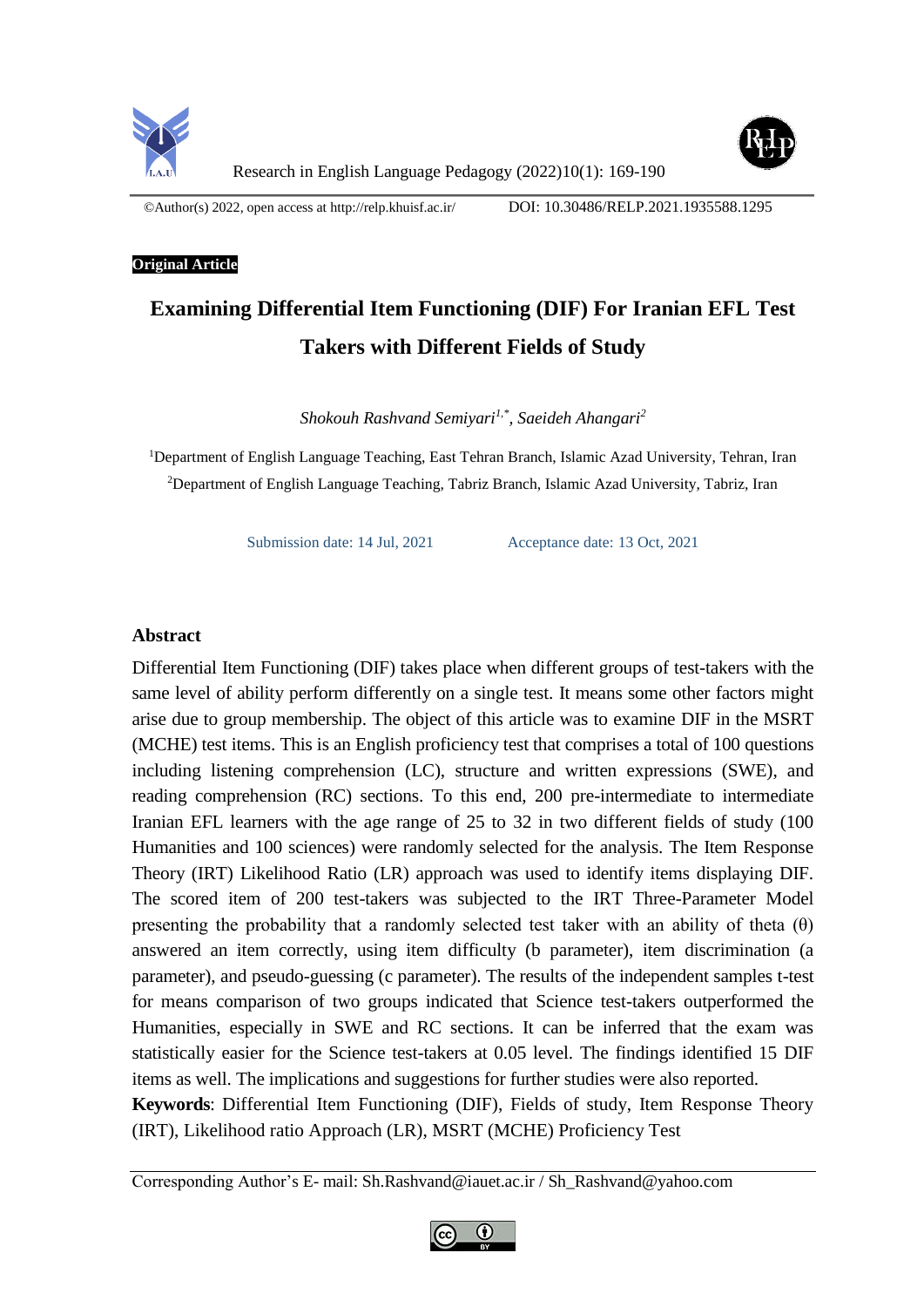#### **1. Introduction**

The development of psychometric tests and testing procedures has been influenced due to political and social changes within a few past decades [\(Owen, 1998\)](#page-20-0). When it comes to psychometric tests and individual or group comparisons, item/test bias needs to be taken into account to minimize inappropriate interpretations. Test bias is different from test fairness in that it is usually assessed objectively while test fairness is some kind of assessment that is done subjectively and might not be explained in absolute concepts. It implies one cannot classify tests as either fair or not fair and it is only a matter of degree.

It is not the test characteristics which is significant by themselves but the test scores' interpretations and the outcomes that may arise are of great importance as the examinees' educational fates are usually determined by these decisions. The term 'biased' has to do with the instruments that are applied, testing procedures that are used, and the ways the tests are scored and interpreted. Bias does not merely refer to score differences between two groups [\(Osterlind, 1983\)](#page-20-1). It has been substituted by differential item functioning (DIF) indicating that individuals who are similar due to their level of ability perform differently on a test and gain different scores accordingly. Test bias or DIF deals with systematic errors and reveals the features relating to item psychometric characteristics displaying the items cannot assess fairly considering different individuals/groups.

DIF arises when individuals from various classes, share the same level of ability but display different likelihood in responding to an item accurately. In essence, non-DIF depicts the situation in which test-takers with the same level of ability regardless of their in-group differences have the same chance to answer an item accurately. DIF refers to the extent to which the exam items discriminate between examinees with the same ability level from different groups including gender, ethnicity, education, etc. [\(Zumbo, 2007\)](#page-21-0). Factors contributing to item/test bias are culture, education, language, socioeconomic status, and so on [\(Van de Vijver, 1998\)](#page-21-1). Test bias or DIF needs to be checked during the test construction process. In fact, tests should be so meticulously constructed that when variability occurs in examinees' test results, such disparity could be attributed to differences in whatever the test is going to assess [\(Osterlind, 1983\)](#page-20-1). By detecting and removing items indicating DIF, test makers will be able to develop more practical tests. Item analysis helps test makers detect problematic items that lack required psychometric properties. In this paper, item analysis was served by means of item response theory (IRT) based on the DIF study.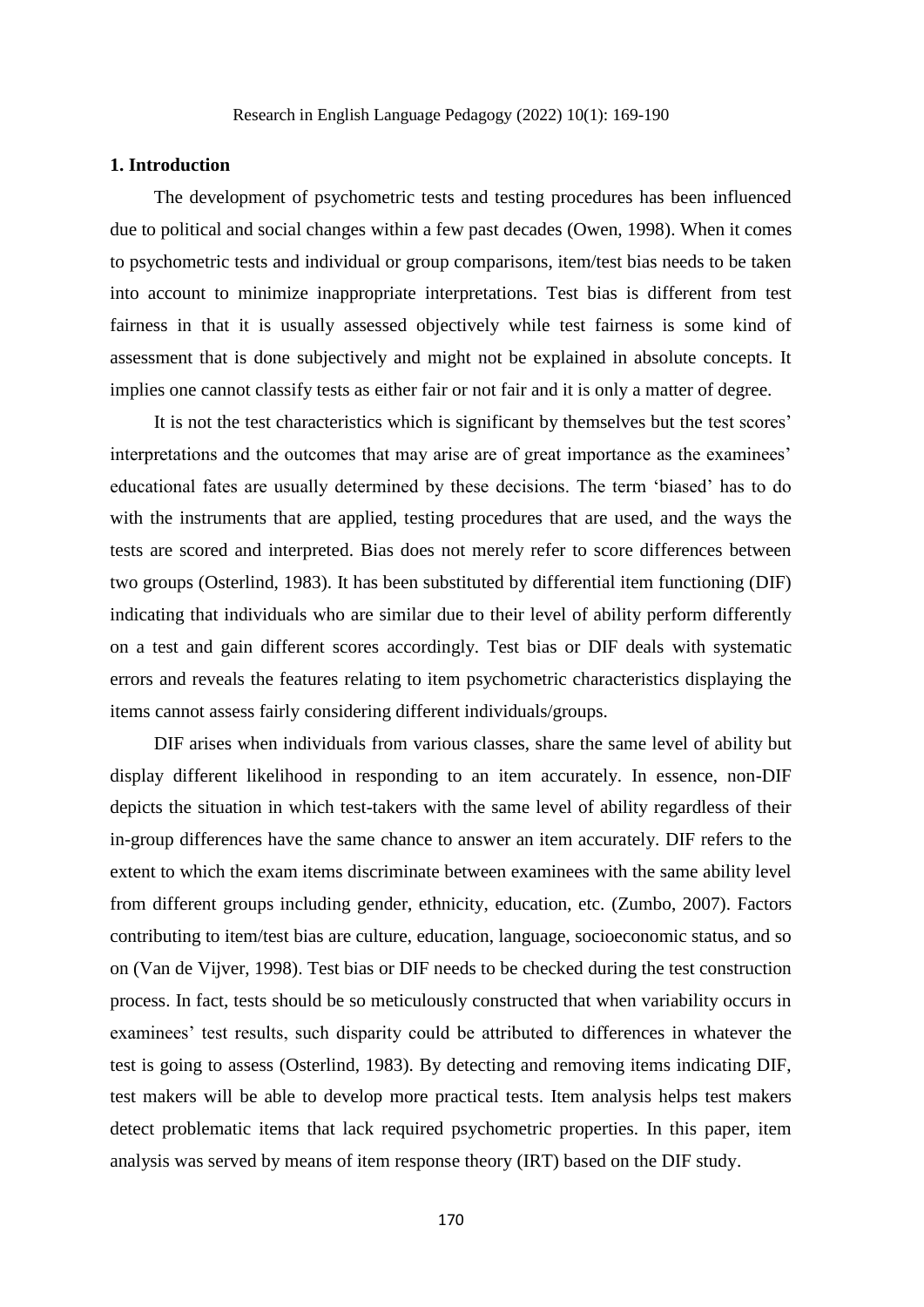As confirmed by Li and Zumbo (2009), DIF can be observed in any kind of assessment due to the fact it might not be either applied as part of the item analysis or can be easily ignored by researchers as a statistical decision method. Regardless of how DIF items take place, it is still unclear how these items affect the subsequent statistical outcomes and conclusions drawn. Moreover, a huge amount of research has been carried out on high-stakes tests to detect items showing DIF (eg, Hope et al., 2018; Oliveri et al, 2017). However, few studies have been conducted on the examinees' field of study in an Iranian context to date. To address such a gap and determine the impact of DIF items on the statistical conclusions from the examinees' test scores, the researchers carried out the study using IRT 3PL Model to detect items displaying DIF.

#### **2. Literature Review**

# **2.1. Methods for identifying DIF**

DIF has to do with examinees' scores on the tests, their latent trait's (ability) evaluation, and investigation of individuals who are similar with regard to their level of ability (i.e., the individuals who come from various classes; yet perform similarly on an item). DIF analysis that stems from educational assessment has been widely applied in psychometric investigations to evaluate whether the likelihood of answering an item displays various statistical properties for different groups of examinees (Mousavi & Krishnan, 2016). As pointed out by Rezaee and Shabani (2010), using DIF identifying methodologies can assist to recognize the contributing factors to examinees' differential performance. Therefore, items displaying DIF can be removed and more accurate decisions would be made.

The methods which are taken for discerning DIF might vary according to the way the examinees are sort out. Three common approaches for detecting DIF are Mantel- Haenszel  $x^2$  Test put forward by [Mantel and Haenszel \(1959\)](#page-20-2). Such a test suits well even for a small number of participants. Moreover, it allows the test developers to use simple arithmetic procedures based upon logistic regression methods proposed by [Zumbo \(2007\)](#page-21-0). Simple arithmetic procedures provide a more thorough description of DIF and thus would enable the researchers to make a distinction between uniform and non-uniform DIF. The other procedures considering IRT models haven been stated by [Lord, \(1980\)](#page-20-3), [Raju \(1990\)](#page-21-2), and [Thissen et al. \(1994\)](#page-21-3). These methods deal with examinees' level of ability and item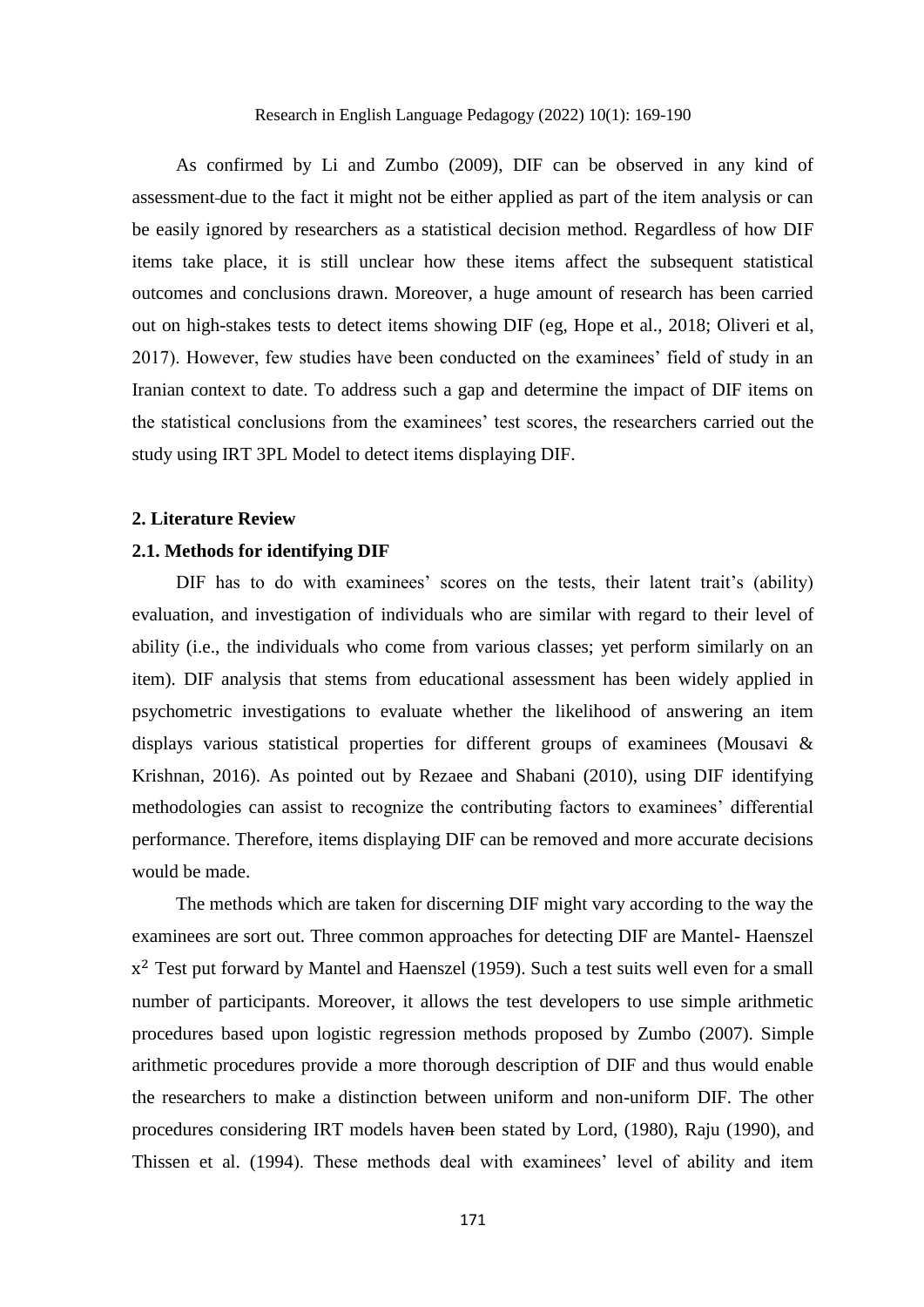characteristics and can be applied with a larger sample size. Among these models, IRT was applied by the researchers to detect items flagging DIF, since IRT Model presents the most useful data for identifying differences on particular items [\(Ertuby, 1996\)](#page-19-0).

#### **2.2. Item Response Theory (IRT) Models**

Most of the measurement procedures have focused on the latent variables [\(Hambleton, 1996\)](#page-19-1). The chance of getting the right answer depends upon both item characteristics and examinees' level of ability. Such relation is mathematically expressed as item characteristic curve (ICC). Any ICC needs to predict the examinees' scores based on their underlying abilities. This is also known as the item response function. The examinees' level of abilities is shown along with the X-axis and it is shown by theta  $(\theta)$ while the likelihood of responding to items accurately is represented on Y-axis and is shown by p  $(\theta)$ . Every item has its own ICC. As [Baker \(1985\)](#page-19-2) proposed, the ICC shape relies upon the item difficulty (b-parameter), item discrimination (a-parameter), and guessing power known as pseudo-chance (c-parameter). In fact, ICCs might vary based on horizontal location displaying the individual level of ability and standing for item difficulty. The likelihood of choosing the right answer is 0.50 (i.e., the likelihood of choosing the right answer is 50 percent). Larger b-values stand for more difficult items. The b-value ranges from  $-2.5$  to  $+2.5$  in theory. That means it varies from very easy items to very tough ones. Item discrimination (a-parameter) shows the slope of the ICC and the precision of measurement of an item. The curve slope and item discrimination are positively correlated in the sense that the steeper slope shows more discriminating power of an item. The a-value ranges between  $0 \sim 2$ . Those below 0.5 do not have discriminating power. The items having bigger discrimination power can well discriminate between the individuals. The guessing power (c-parameter) shows the likelihood a test taker with the lowest level of ability answered the item accurately. Items should have a multiple-choice format to make guessing possible. The c-parameter ranges from 0 to 1.

# **2.2.1. The Three General IRT Models: Basic features**

IRT models change due to the properties of items they encompass. The one parameter or Rasch model has to do with item difficulty. The test items that do not fit the Rasch model are prone to revisions, deletion, and modifications. One of the vantages of the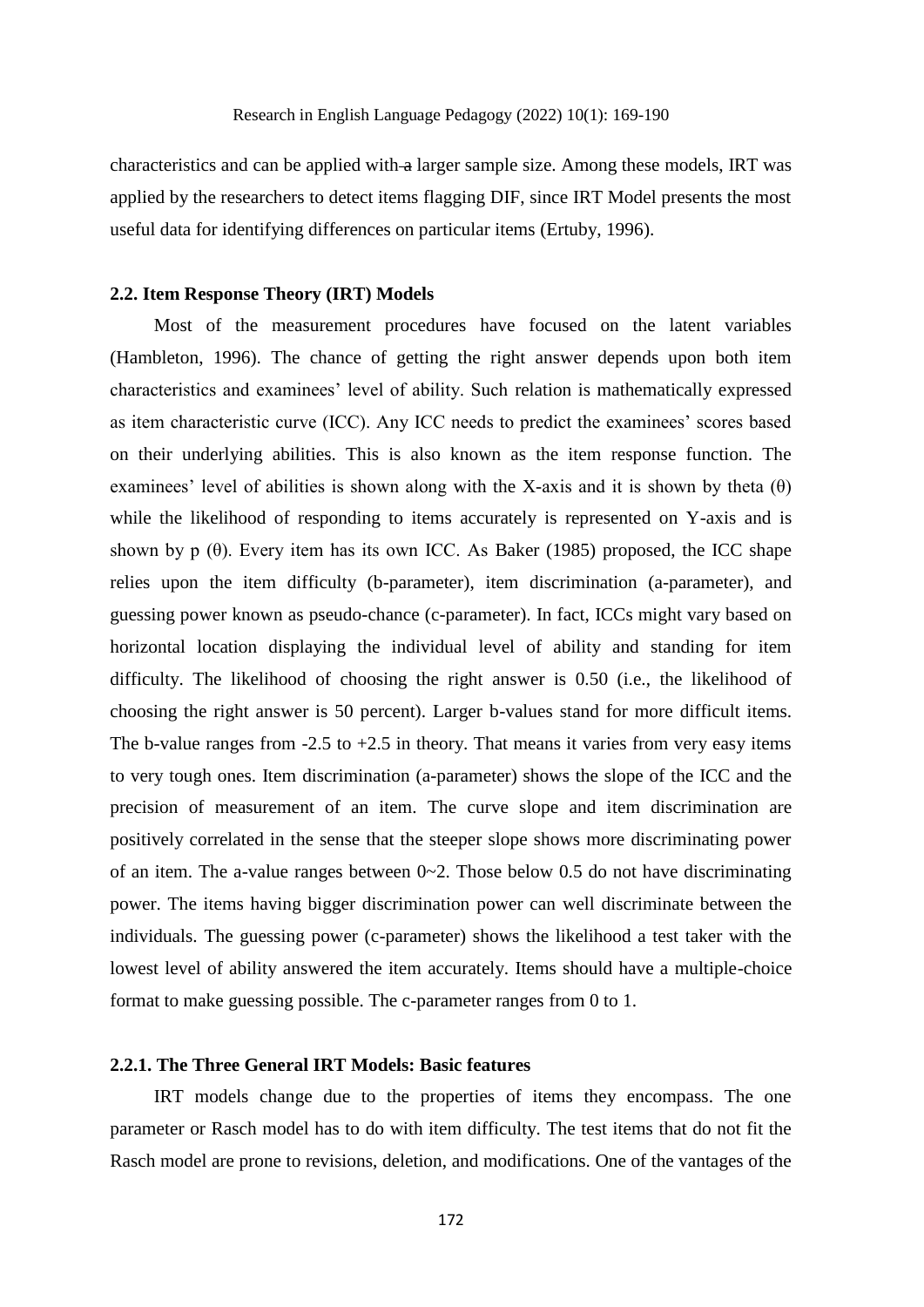Rasch model is that it makes a hypothetical unidimensional line along which items are maneuvered based on examinees' level of ability and item difficulty. The items that are close enough to the hypothetical line are related to the Rasch dimension and those items that fall far from the line are assessing another irrelevant dimension (Baghaei, 2008). Rasch models are somehow robust, however, the data are disorganized and imperfect and may never totally fit the model (Farrokhi & Esfandiari, 2011). The two-parameter model deals with item discrimination. Item difficulty plus item discrimination (probability of getting the correct response based on examinees' ability level) are taken into account. The third parameter or pseudo-chance parameter is realized when items have a multiple-choice format so that examinees can get the correct response by guessing. IRT models are unidimensional and independent. They are based upon the shape of ICC and examinees' level of ability.

#### **2.3. Uniform vs. Non-uniform DIF**

DIF falls within two distinct categories according to the logistic regression model: uniform and non-uniform. Uniform DIF influences the examinees at all levels similarly implying that ICC is exactly the same for two classes [\(De Beer, 2004\)](#page-19-3). The shape of ICC for one class of examinees is thus below that of the other group in his opinion, as illustrated in Fig. 1.



*Figure 1.* Item showing uniform DIF adopted from [De Beer \(2004\)](#page-19-3).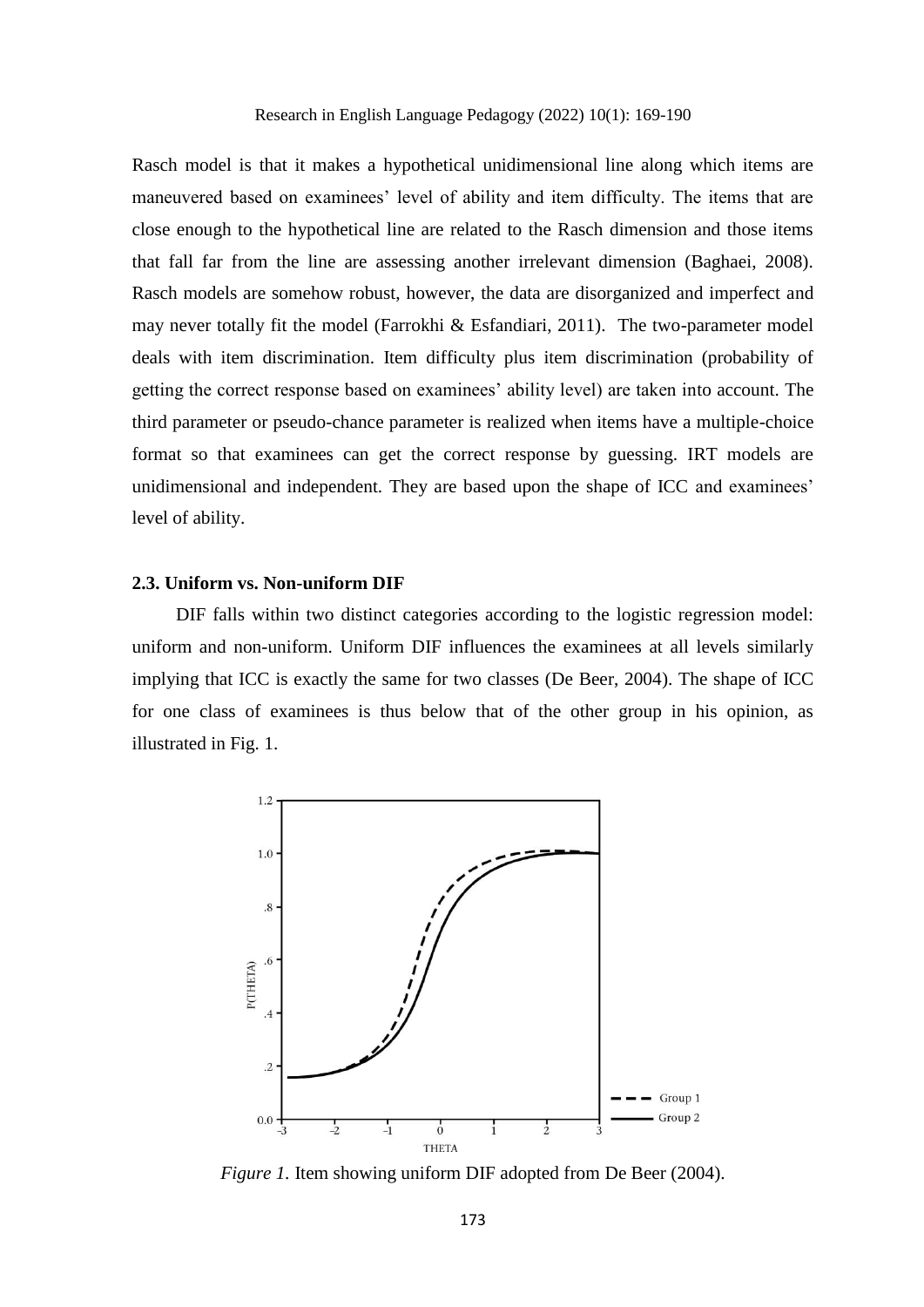#### Research in English Language Pedagogy (2022) 10(1): 169-190

Non-uniform DIF affects examinees inconsistently. When two groups are different on their slopes, the item is known to have non-uniform DIF. In other words, ICCs have different shapes for a different group of examinees in the case of non-uniform DIF. [De](#page-19-3)  [Beer \(2004\)](#page-19-3) states that ICC shapes cross at a given point denoting that one group has a lesser possibility to answer the items accurately while such possibility for the other group is still higher. Fig. 2 illustrates the ICC shape for an item displaying the non-uniform DIF.



*Figure 2.* Item showing non-uniform DIF adopted from [De Beer \(2004\)](#page-19-3).

[De Beer \(2004\)](#page-19-3) claims the best and the most appropriate case is that there might be minimal differences between the shapes of ICC of comparing groups as depicted earlier.

# **2.4. The Empirical Perspectives on DIF**

[Chen and Henning \(1985\)](#page-19-4) investigated DIF for test-takers with various language backgrounds including Chinese and Spanish. They used Transformed Item Difficulty (TID) presented first by [Angoff \(1993\)](#page-19-5). One hundred eleven test takers including 77 Chinese and 34 Spanish test takers took part in the research. Yet, the participants were not that much sizeable for the difficulty parameter to be reliably estimated. [Lawrence et](#page-20-4)  [al.\(1988\)](#page-20-4) and [Lawrence and Curley \(1989\)](#page-20-5) examined DIF as regards students' gender in the Scholastic Aptitude Test (SAT) using the standardization approach. The results indicated that females performed less well on items comparing to males. All these studies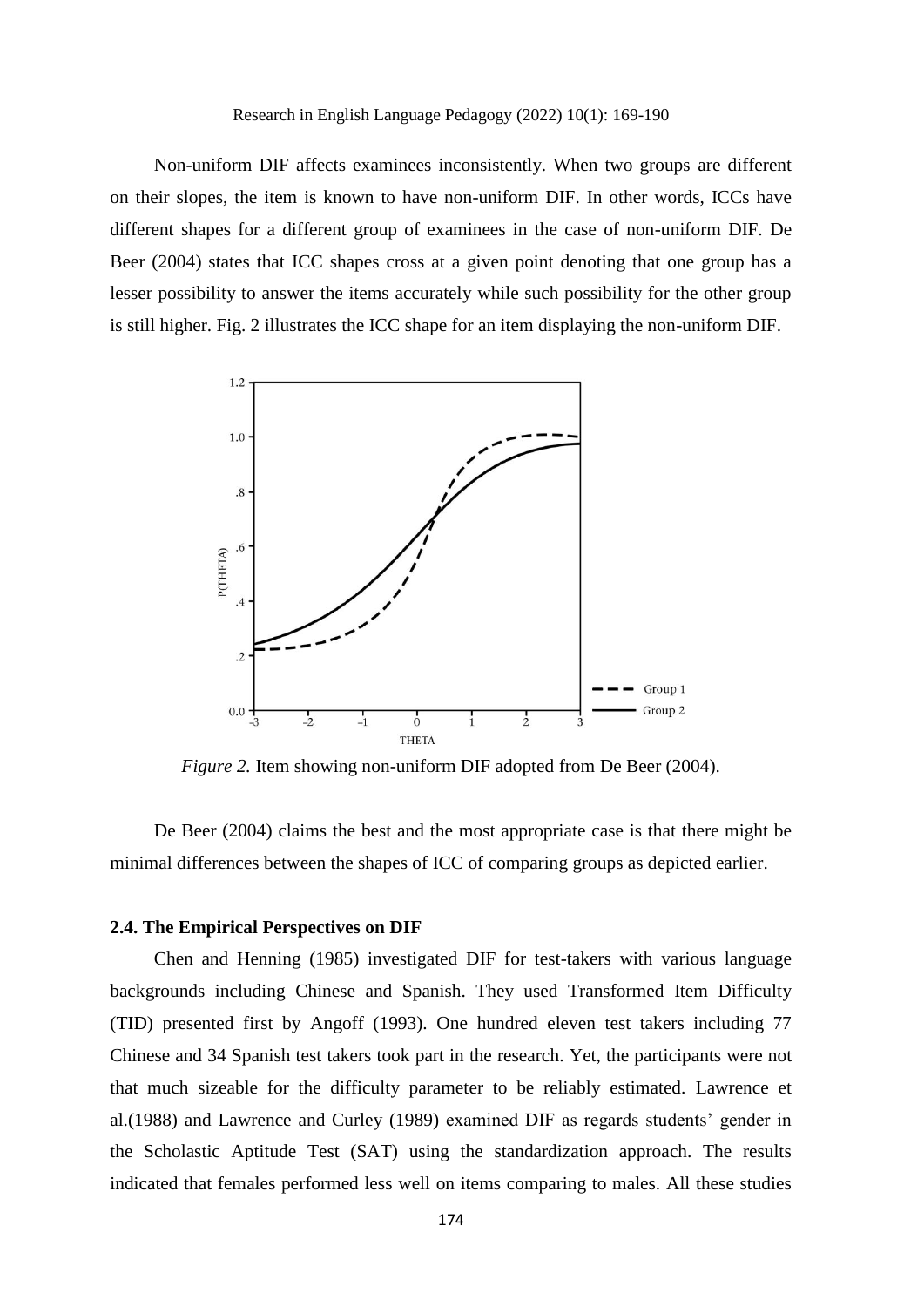#### Research in English Language Pedagogy (2022) 10(1): 169-190

however comprised some drawbacks. First, most of them dealt with identifying DIF (uniform and non-uniform) with regard to item discrimination. Second, most studies that have been done on comparing the students' total scores by means of standardization procedures showed that items were not usually purified before DIF detection. This may endanger the results of the studies. [Ownby and Waldrop-Valverde \(2013\)](#page-20-6) applied IRT to determine whether the way the participants reacted to the items had any impact on older readers in a cloze test. They could detect 24 items flagging DIF. They concluded that DIF was a substantial source of variance that may endanger test scores' interpretations and uses. [Koo \(2014\)](#page-20-7) carried out meta-analytic DIF analyses on a reading test and the Florida Comprehensive Achievement Test (FCAT) by taking language, gender, and ethnicity into account. He realized that items having to do with vocabulary and phraseology favored non-English language learners regardless of their gender and ethnicity. [Aryadoust and](#page-19-6)  [Zhang \(2015\)](#page-19-6) used the Rasch Model to test reading comprehension in a Chinese context. They found that while class one performed better on vocabulary, grammar, and general English proficiency, class two outperformed on skimming and scanning parts. The findings of the previous studies confirmed that gender had a slight impact on the individuals' performance [\(Chen & Jiao, 2014;](#page-19-7) [Hong & Min, 2007\)](#page-20-8). [Federer,et al \(2016\)](#page-19-8) investigated the correlation between the way male and female participants adopt while answering the open-ended questions. They found that women performed better under novel circumstances. In another study focusing on evolution, [Smith \(2016\)](#page-21-4) made instrumentation dealing with the Evolution Theory. He could succeed to make a distinction between high school and university students utilizing items flagging DIF.

## **2.5. The Present Study**

[Owen \(1992\)](#page-20-9) states that the main motive behind conducting any research does not need to rely solely upon identifying and eliminating biased items but recognizing the elements contributing to bias is still more important. The present paper aimed at identifying the items that were susceptible to DIF as well as determining the group (subject fields) which was advantaged in those items. Meantime, most DIF investigations have been based upon the comparisons between gender (e.g., Ahmadi & Darabi Bazvand, 2016; Ahmadi & Jalili, 2014; [Carlton, 1992;](#page-19-9) [Federer et al., 2016;](#page-19-8) Karami, 2011; [Lawrence et al.,](#page-20-4)  [1988\)](#page-20-4), ethnicity [\(Koo, 2014;](#page-20-7) [Schmitt, 1990\)](#page-21-5), and language [\(Chen & Henning, 1985;](#page-19-4) [Ryan](#page-21-6)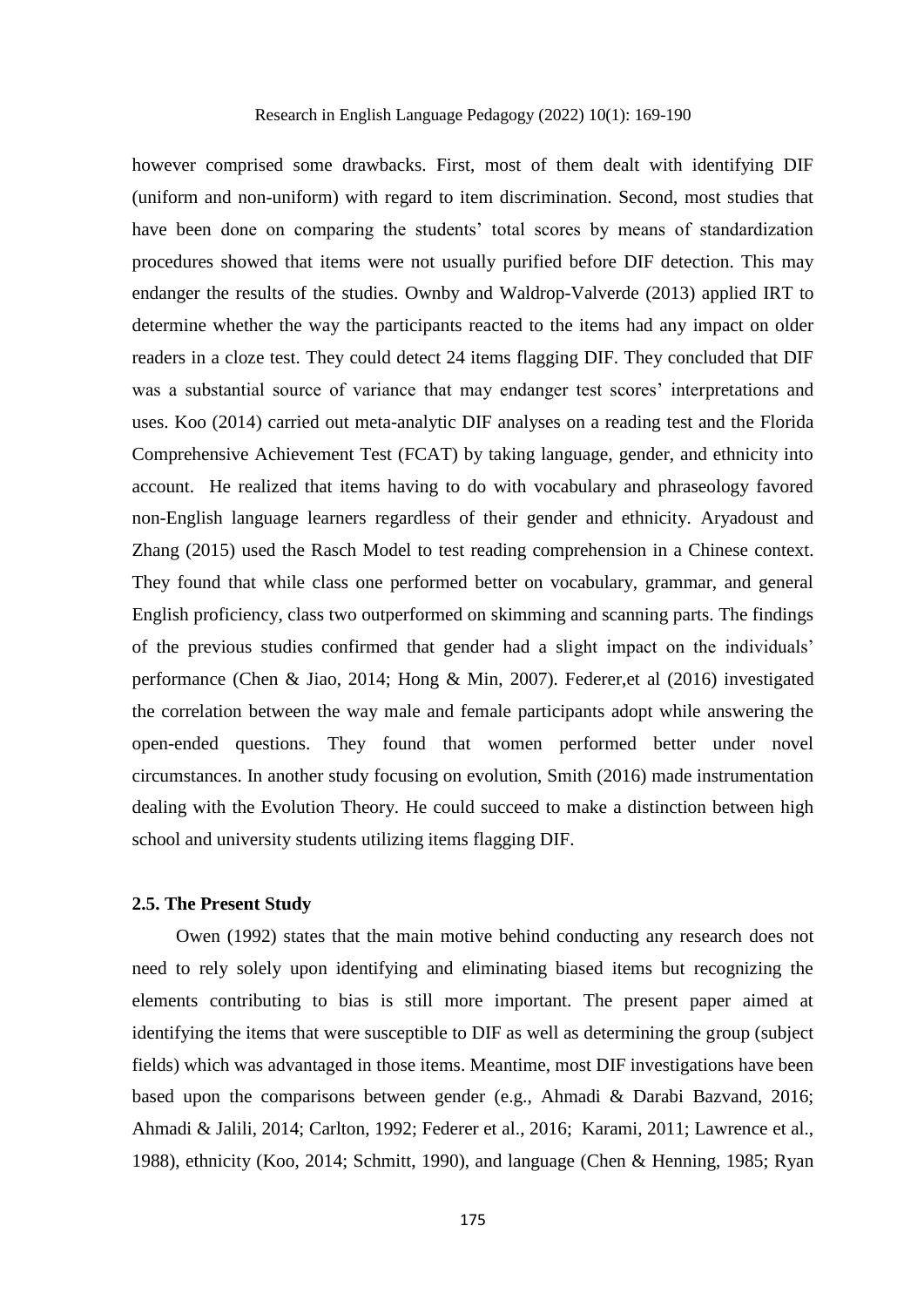[& Bachman, 1992\)](#page-21-6) to-date. There are few studies that examined DIF for students with different subject fields. Thus DIF detection for students with different subject fields (Humanities vs. sciences) would be worth investigating. The main objective of this article was to detect questions displaying DIF on the MSRT (MCHE) proficiency test for testtakers with different fields of study (Humanities vs. Sciences) through IRT analysis. To the end, one research question motivated this study:

RQ**.** Do different subject fields (Humanities vs. Sciences) have any significant impact on Iranian EFL learners' performance? In other words, do test items function differently for test-takers with different fields of study (Humanities vs. Sciences)?

#### **3. Methodology**

# **3.1. Design and Context of the Study**

Considering the fact the researchers couldn't maneuverer and control the independent variables, the design of this study was ex post facto as already confirmed by [Hatch and Farhady \(1982\)](#page-20-10). Such design is normally used when there is no interference on part of the researchers on the participants' traits. This study comprised the test-takers' subject fields as an independent variable and their MSRT (MCHE) test scores as the dependent variable.

## **3.2. Participants**

This study included two hundred pre-intermediates to intermediate EFL learners (100 female and 100 male students). The age range of these students was between 25 to 32. They were Ph.D. applicants as well as students of the doctorate in two different fields of study (100 Humanities and 100 sciences) in Tehran. All the participants spoke Persian as their L1. Table 1 demonstrates the demographic data of the participants:

Table 1.

| No. of Students | <b>200</b>                                  |
|-----------------|---------------------------------------------|
| Gender          | $(100 \text{ males} - 100 \text{ Females})$ |
| Native Language | Persian                                     |
| Major           | EFL                                         |
| Universities    | Different Universities                      |
| Academic Year   | 2014-2015                                   |

*Demographic Background of the Participants*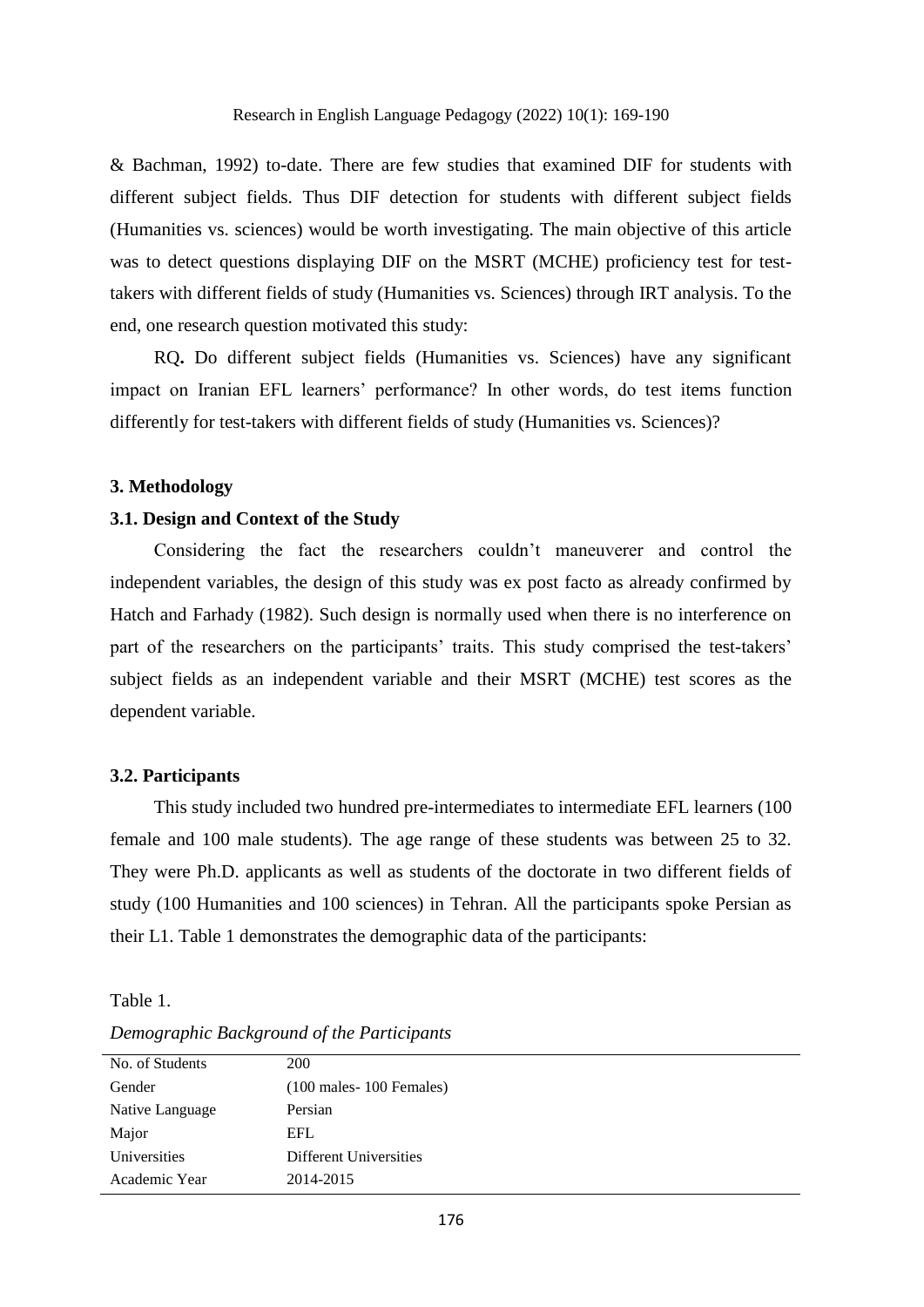#### **3.3. Instruments**

Parallel with the purposes of the article, the researchers applied one instrument as follows:

#### **3.3.1. Ministry of Science, Research, and Technology (MSRT)**

This test came into existence first in 1992 by the Ministry of Culture and Higher Education (MCHE) to check the proficiency level of Ph.D. candidates and/or students in various majors. In the year 2009, by changing the name of the above ministry to the Ministry of Science, Research and Technology, the name of the test was changed to MSRT. Since there have been a lot of students who participated in the exam before the year 2009, the authorities decided to mention both acronyms to avoid any inconveniences for the students and universities. At present, it is recognized as MSRT (MCHE) test. The criterion for acceptance is different in each university. In other words, each university has determined its own criterion. This test surprisingly lacks speaking skills. The MSRT (MCHE) proficiency exam consists of three parts: listening comprehension, grammar and structure, and reading comprehension. Each part is briefly summarized hereunder.

I. The Listening Comprehension

This section consists of 30 items as below:

- a. In the first part, the test-takers need to listen to a brief part and choose the correct answers.
- b. In the second part, the test-takers listen to some brief conversations between two people and then they have to choose the best answers; and
- c. The third part presents some brief dialogues with different themes and asks test-takers to choose the correct answers.
- II. The Structure and Written Expression

This section contains 30 items to assess the examinees' abilities to recognize the accurate English structures in two levels;

- a. The first level needs test-takers to read an incomplete sentence and choose the word or a phrase that best completes it; and
- b. The second level includes items with several words underlined in a sentence. The test-takers need to choose the one that consists of an unacceptable English.
- III. The Reading Comprehension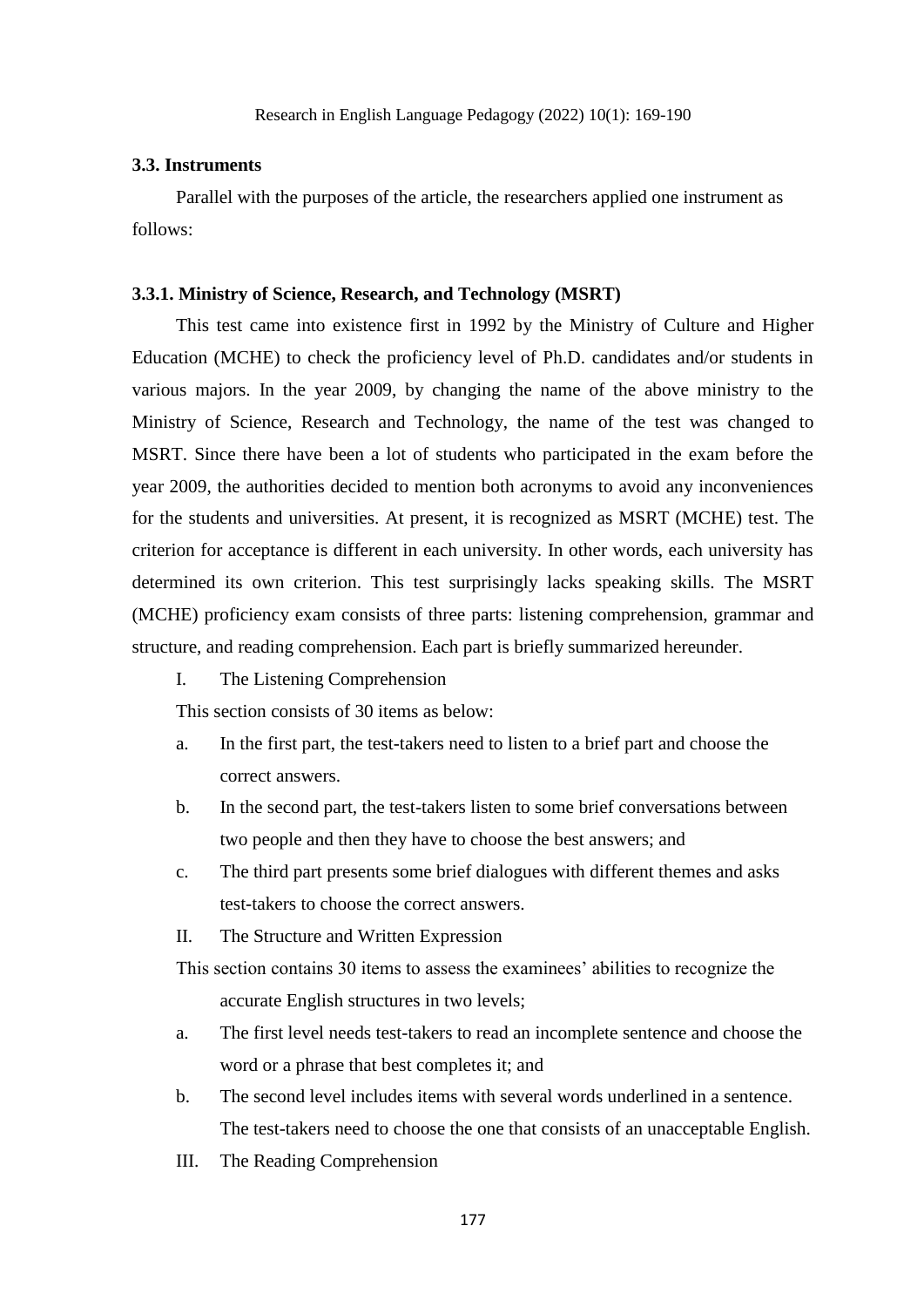This section comprises 40 items and is designed to measure test-takers' abilities to understand word meanings and reading-related materials. It contains some reading texts with different lengths and topics. The test-takers need to go through the questions and answer them thoroughly.

## **3.4. Data Collection Procedures**

The researchers requested the MSRT training department to provide the raw scores for each section as well as the total scores of some participants. Upon the researchers' written request and by having met some administrative formalities, MSRT staff represented the test results of a large number of examinees that had already taken the test on the same day. The scores for each part were estimated based on the correct responses and no negative marks were considered for wrong answers. Once all the required data were collected, they were entered into SPSS v. 24 program. Then, the analyses were conducted through 3PL IRT Model. During the administration of the MSRT (MCHE) test, the usual precautions were met:

- Strict administration procedures were followed to minimize the effects of external factors like cheating, etc.
- Participants were not allowed to have anything other than the test papers on their desks.
- Participants were not allowed to take notes or make marks on their test papers.
- Participants were not permitted to complete any part of the exam before or after the given time.

#### **3.5. Data Analysis Procedures**

The scored items of two hundred Iranian EFL test-takers were entered into the IRT 3PL Model implying the likelihood that a test taker with an ability of theta (θ) responds to an item accurately, as regards item difficulty (b parameter), item discrimination (a parameter), and pseudo-guessing (c parameter) [\(Hambleton, Swaminathan, & Rogers,](#page-19-10)  [1991\)](#page-19-10). These features are mathematically shown hereunder:

$$
P(\theta, a, b, c) = c + (1 - c) \frac{\exp(a(\theta - b))}{1 + \exp(a\theta - b)}
$$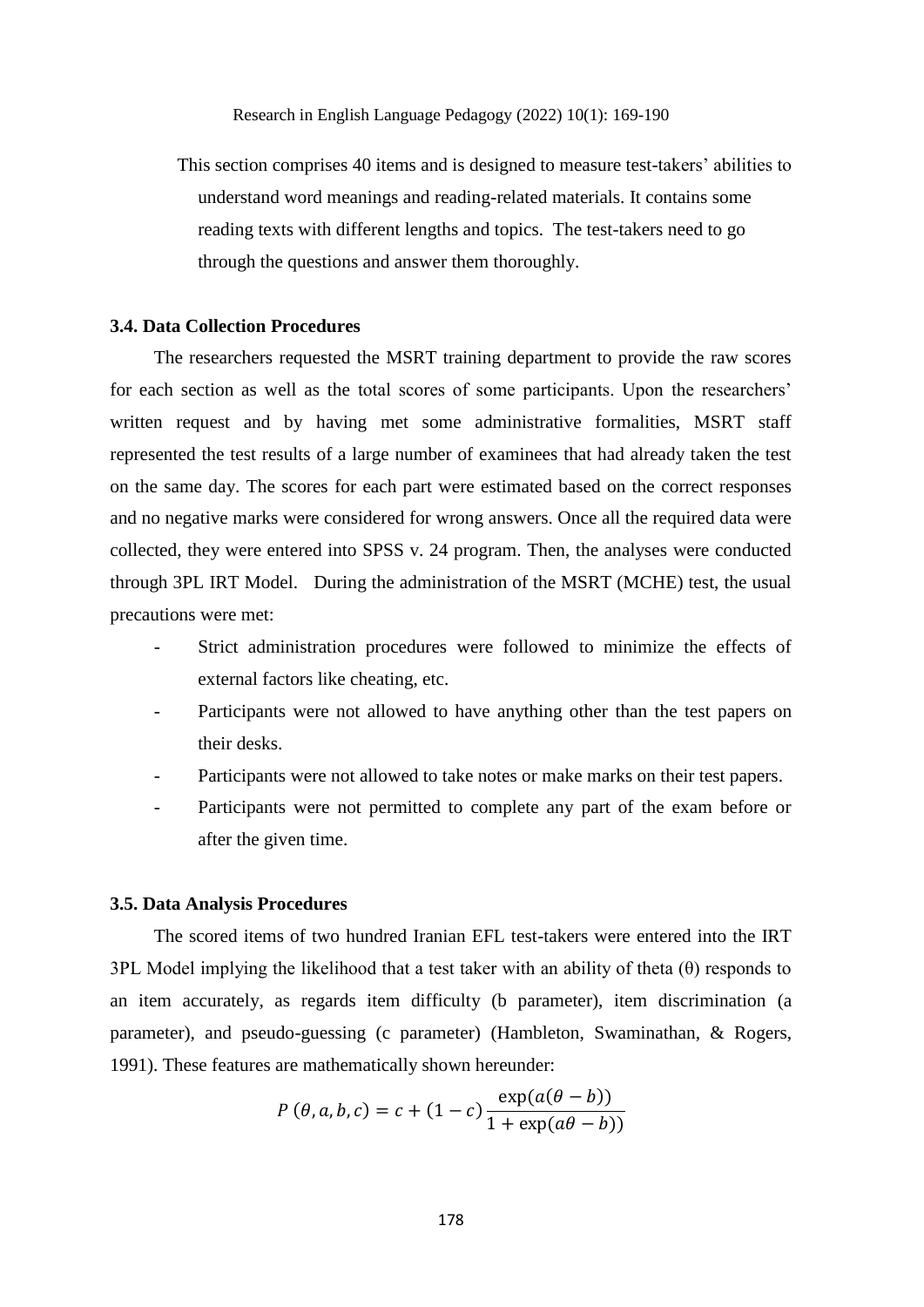Where θ is the estimated ability, *a* is item discrimination, *b* is item difficulty, and *c* is the pseudo-guessing parameter. Since the *c* parameter is often poorly estimated, a prior distribution ( $M = 0.2$  and  $SD = 1$ , according to [Thissen \(1991\)](#page-21-7) has been applied. Thissen, [Steinberg, and Wainer \(1988\)](#page-21-8) proposed that prior speculation is imposed on the *c* parameters when DIF is investigated using the 3PL IRT model. The IRT LR is a model-based approach that compares a compact model where all parameters are constrained to be equal across groups, hence no DIF, with an augmented model, can be detected. The fit of each model to the data is evaluated using the likelihood ratio goodness-of-fit statistic, *G²*, and statistical difference in *G²* between the two models were also tested based on the chi-square statistics. Then, item discrimination (i.e., *a*  parameter), item difficulty (i.e., *b* parameter), and *G²* were estimated employing likelihood ratio chi-square statistics. If *a* parameter is stable, it shows uniform DIF or no DIF. If the result is significant (i.e., variant *b* parameter), it indicates uniform DIF, and if not significant (i.e., invariant *b* parameter), no DIF. On the other hand, if *a*  parameter of the studied item is not invariant, it demonstrates the presence of nonuniform DIF regardless of the *b* parameters.

## **4. Results**

#### **4.1. Section of Listening Comprehension (LC)**

This part including 30 items was analyzed with respect to 3PL IRT Model to detect items flagging DIF. As Thissen, [Steinberg, and Wainer \(1988\)](#page-21-8) confirmed, the effects of the *c* parameter were controlled in advance. Table 2 demonstrates the results. As it is shown in Table 2, six items (4, 6, 7, 13, 17, and 29) were identified to show DIF at the 0.05 significance level. Two items (i.e., items 7 and 17) displayed no DIF, and four items (i.e., items 4, 6, 13, and 29) exhibited non-uniform DIF.

| 10010E |                              |  |
|--------|------------------------------|--|
|        | Listening Comprehension (LC) |  |

Table 2

| <b>Item</b> |       | a   |     | G2   | X2   |     |  |
|-------------|-------|-----|-----|------|------|-----|--|
|             | 33.5% | .09 | 25% | 1.82 | 1.81 | .17 |  |
|             | 27.5% | .14 | 25% | .62  | .62  | .42 |  |
|             | 42.5% | .25 | 25% | .51  | .51  | .47 |  |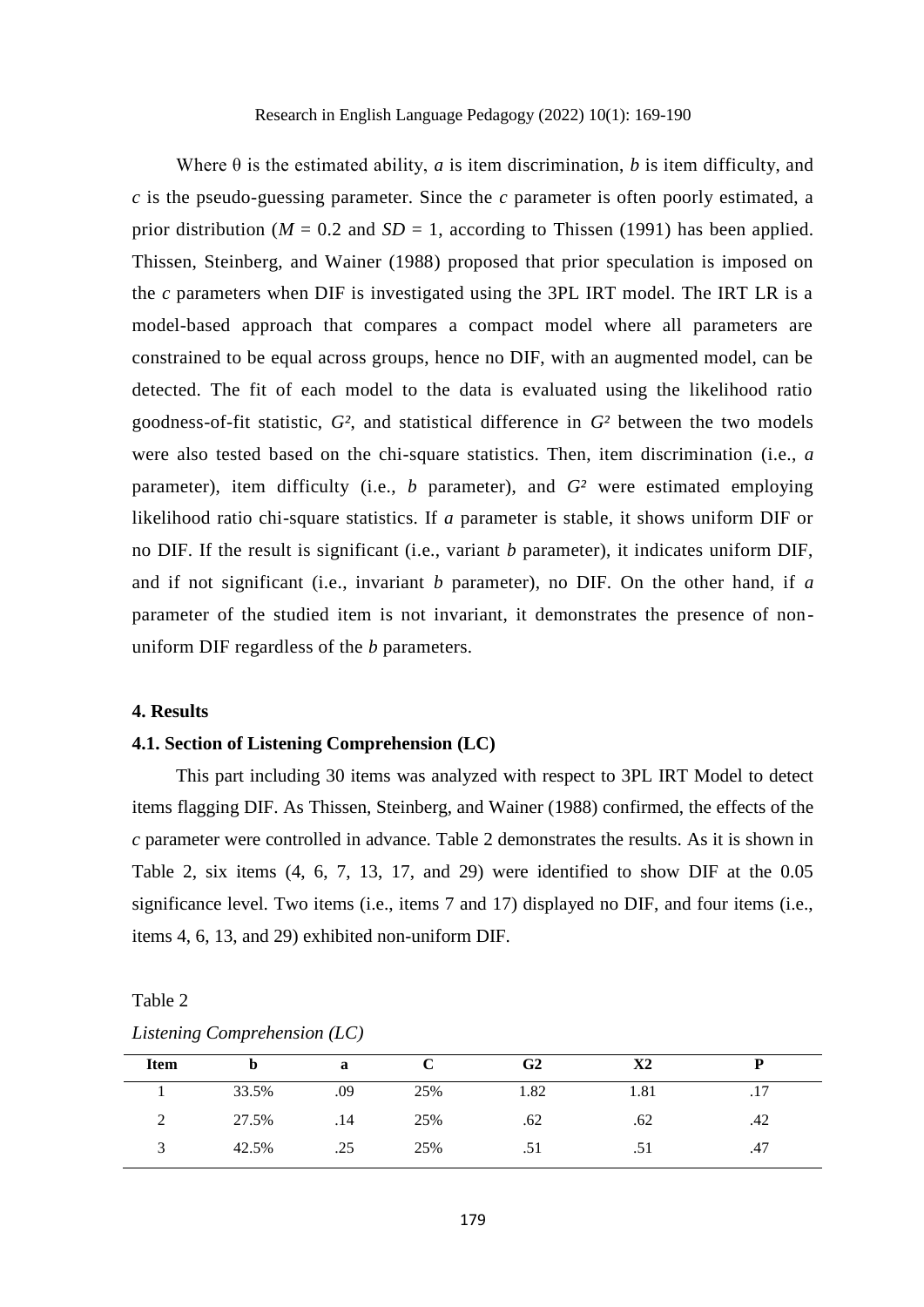| <b>Item</b>      | $\mathbf b$ | $\mathbf a$      | $\mathbf C$ | G <sub>2</sub> | X2      | ${\bf P}$ |
|------------------|-------------|------------------|-------------|----------------|---------|-----------|
| $\overline{4}$   | 32.5%       | .30              | 25%         | 5.16           | 5.12    | .02       |
| $\mathfrak s$    | 3.5%        | .03              | 25%         | $.14$          | .14     | .70       |
| $\sqrt{6}$       | 48%         | .38              | 25%         | 6.52           | 6.49    | .01       |
| $\boldsymbol{7}$ | 43%         | .25              | 25%         | 4.01           | 3.99    | .04       |
| $\,8\,$          | 44.5%       | .25              | 25%         | .02            | .02     | $.88\,$   |
| $\mathbf{9}$     | 44%         | $.14\,$          | 25%         | .35            | .32     | .56       |
| 10               | 32%         | .12              | 25%         | .36            | .36     | .54       |
| $11\,$           | 56.5%       | $.18\,$          | 25%         | .99            | .99     | .31       |
| $12\,$           | 48%         | .21              | 25%         | $.08\,$        | $.08\,$ | $.77\,$   |
| 13               | 23.5%       | $.18\,$          | 25%         | 4.79           | 4.70    | .03       |
| 14               | 36.5%       | $.07\,$          | 25%         | 1.75           | 1.74    | $.18\,$   |
| 15               | 31.5%       | .23              | 25%         | $.58\,$        | $.57$   | .44       |
| 16               | 38.5%       | .21              | 25%         | $.02\,$        | $.02\,$ | $.88\,$   |
| $17\,$           | 43%         | .25              | 25%         | 5.24           | 5.22    | .02       |
| $18\,$           | 33.5%       | .20              | 25%         | 2.72           | 2.71    | .09       |
| 19               | 17.5%       | .16              | 25%         | .31            | .31     | .57       |
| $20\,$           | 36%         | .14              | 25%         | .34            | .34     | .55       |
| 21               | 27%         | .23              | 25%         | $.10\,$        | $.10\,$ | .75       |
| $22\,$           | 28%         | .16              | 25%         | .89            | .89     | .34       |
| $23\,$           | 17.5%       | .16              | 25%         | .03            | .03     | .85       |
| $24\,$           | 21.5%       | .20              | 25%         | 2.41           | 2.40    | .12       |
| $25\,$           | 12.5%       | $.07\,$          | 25%         | .41            | .41     | .52       |
| $26\,$           | 17%         | .05              | 25%         | 2.28           | 2.26    | .13       |
| $27\,$           | 11.5%       | .03              | 25%         | 2.44           | 2.40    | .12       |
| $28\,$           | 11.5%       | .09              | 25%         | .04            | .04     | .82       |
| 29               | 12.5%       | $\boldsymbol{0}$ | 25%         | 8.07           | 7.72    | .00       |
| 30               | 10.5%       | $.07\,$          | 25%         | .48            | $.47$   | $.48$     |
|                  |             |                  |             |                |         |           |

Research in English Language Pedagogy (2022) 10(1): 169-190

#### **4.2. Structure and Written Expression (SWE)**

This part included 30 items. To detect/identify DIF, each item was scrutinized concerning 3PL IRT model. The probable effects of the *c* parameter were controlled in advance, as recommended by [Thissen et al. \(1988\)](#page-21-8). Table 3 summarizes the results. As Table 3 illustrates, five items (40, 43, 44, 45, and 57) were identified to show DIF at the 0.05 significance level.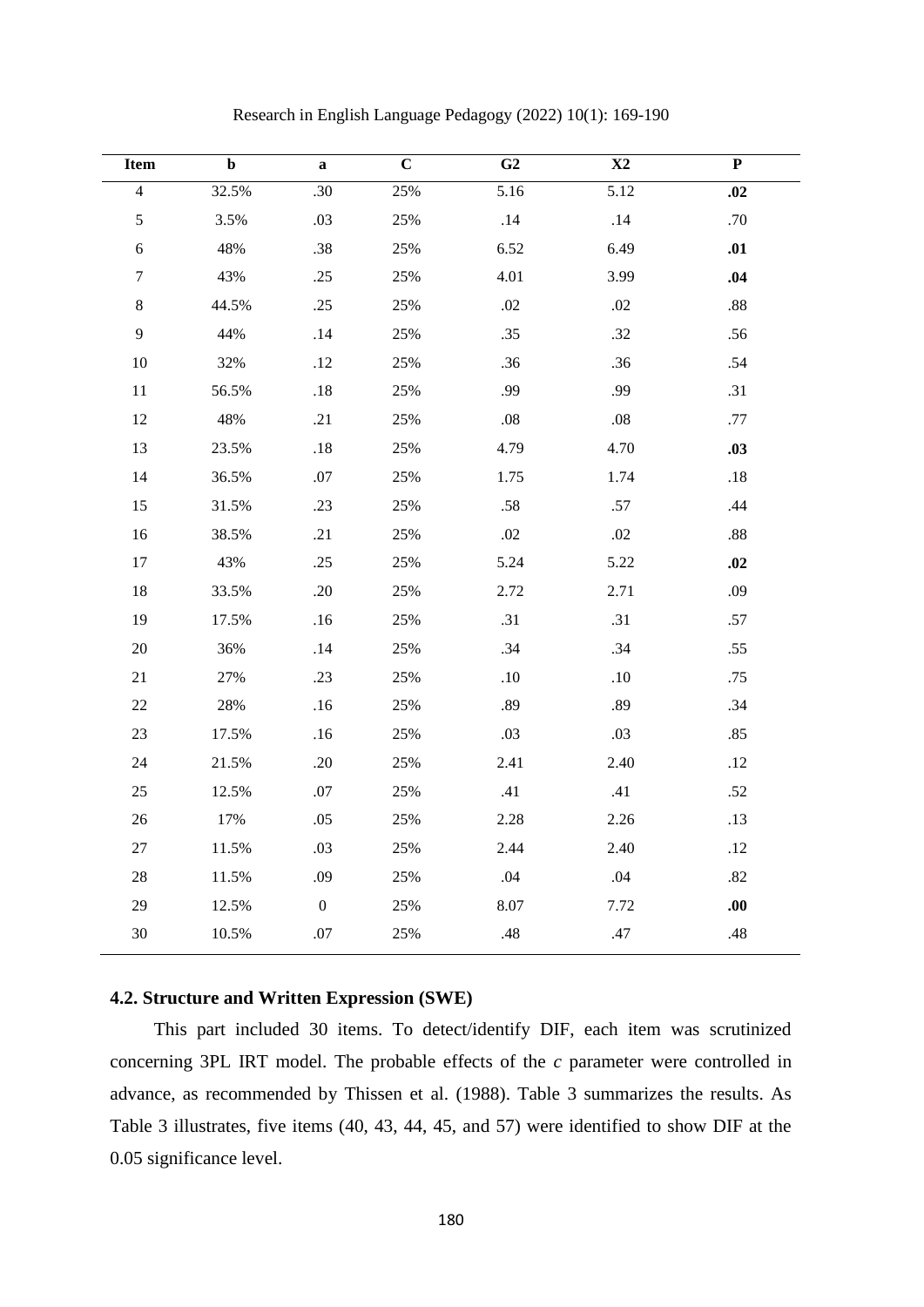Table 3

| <b>Item</b> | $\mathbf b$ | $\mathbf a$ | $\overline{C}$ | $\overline{G2}$ | $\overline{\text{X2}}$ | $\overline{\mathbf{P}}$ |
|-------------|-------------|-------------|----------------|-----------------|------------------------|-------------------------|
| 31          | 31.5%       | .21         | 25%            | 1.13            | 1.13                   | $.28\,$                 |
| 32          | 36%         | .03         | 25%            | .34             | .34                    | .55                     |
| 33          | 51.5%       | .09         | 25%            | 3.39            | 3.38                   | .06                     |
| 34          | 35%         | .09         | 25%            | 1.40            | 1.40                   | .23                     |
| 35          | 49.5%       | .07         | 25%            | $.18\,$         | .18                    | .67                     |
| 36          | 59%         | .05         | 25%            | $.08\,$         | $.08\,$                | .77                     |
| 37          | 44.5%       | .20         | 25%            | .99             | .99                    | .31                     |
| 38          | 48%         | .14         | 25%            | $.08\,$         | $.08\,$                | .77                     |
| 39          | 59.5%       | .12         | 25%            | $.02\,$         | $.02\,$                | .88                     |
| 40          | 62%         | .27         | 25%            | 6.92            | 6.87                   | .00.                    |
| 41          | 59.5%       | .23         | 25%            | .51             | .51                    | .47                     |
| 42          | 58%         | .18         | 25%            | .32             | .32                    | .56                     |
| 43          | 49          | .29         | 25%            | 13.68           | 13.52                  | .00.                    |
| 44          | 65          | .38         | 25%            | 4.33            | 4.30                   | .03                     |
| 45          | 39          | .36         | 25%            | 6.85            | 6.81                   | .00.                    |
| 46          | 40.5        | .32         | 25%            | $.02\,$         | .02                    | $.88\,$                 |
| 47          | 56.5        | .43         | 25%            | .50             | .50                    | .47                     |
| 48          | 49.5        | .56         | 25%            | $.18\,$         | $.18\,$                | .67                     |
| 49          | 27          | .29         | 25%            | .91             | .91                    | .33                     |
| 50          | 43          | .40         | 25%            | $.08\,$         | $.08\,$                | .77                     |
| 51          | 35.5        | .41         | 25%            | .02             | .02                    | $.88\,$                 |
| 52          | 25          | .36         | 25%            | .10             | .10                    | .74                     |
| 53          | 37.5        | .47         | 25%            | .19             | .19                    | .66                     |
| 54          | 36          | .47         | 25%            | .34             | .34                    | .55                     |
| 55          | 23          | .29         | 25%            | 1.01            | 1.01                   | .31                     |
| 56          | 36          | .45         | 25%            | 2.17            | 2.17                   | .14                     |
| 57          | 31          | .48         | 25%            | 9.47            | 9.35                   | .00                     |
| 58          | 30.5        | .38         | 25%            | .59             | .59                    | .44                     |
| 59          | 21.5        | .34         | 25%            | .26             | .26                    | .60                     |
| $60\,$      | 23.5        | .23         | 25%            | 3.39            | 3.36                   | .06                     |

*Structure and Written Expression (SWE)*

# **4.3. Reading Comprehension (RC)**

This section included 40 items. To detect/identify DIF, each item was investigated with respect to the 3PL IRT model while the probable effects of the *c* parameter were controlled in advance as per [Thissen, Steinberg, and Wainer's \(1988\)](#page-21-8) recommendations. Table 4 illustrates the results. As it is shown in Table 4, four items (61, 74, 80, and 97) were identified to show DIF at the 0.05 significance level.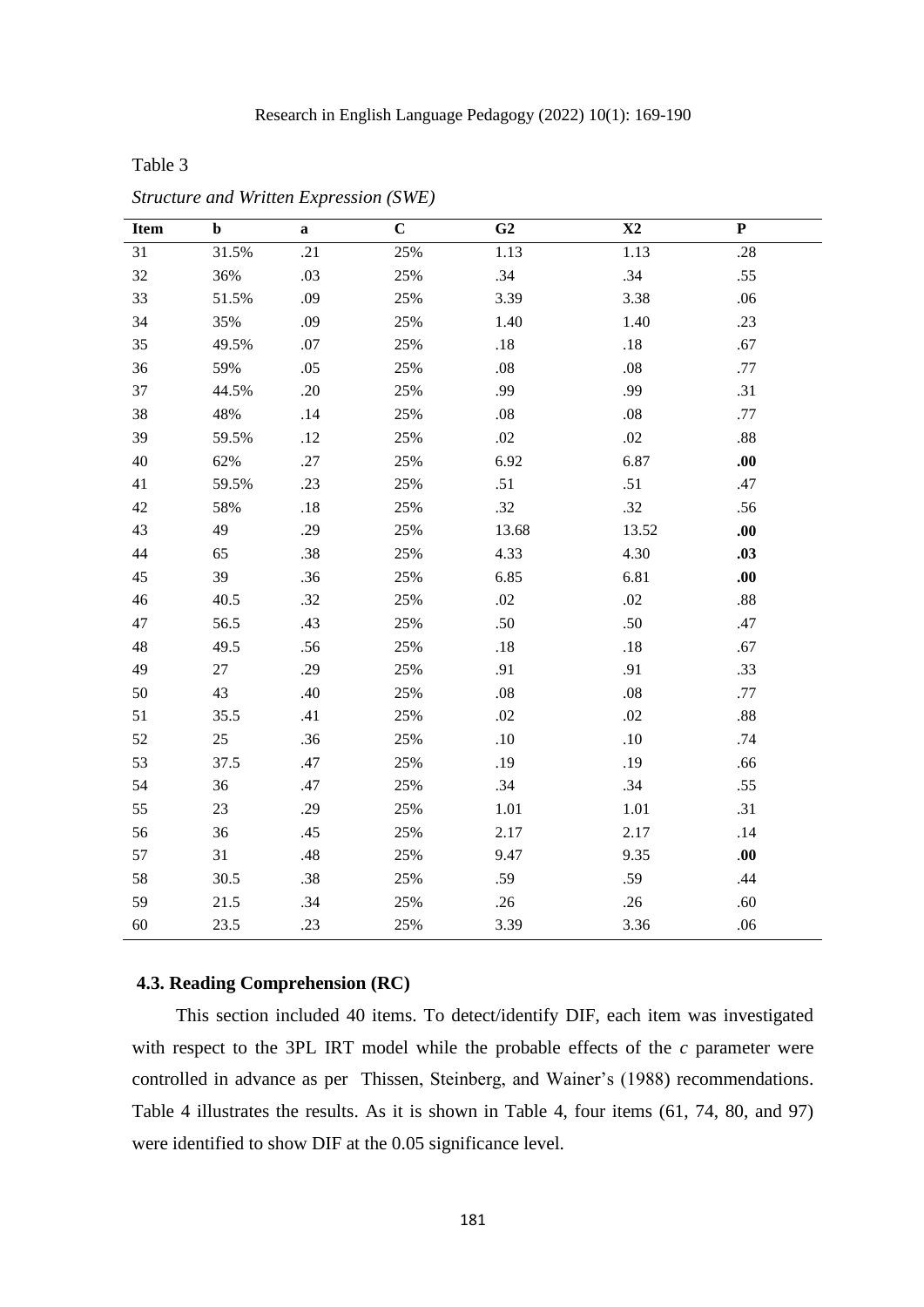Table 4

| <b>Item</b> | $\mathbf b$ | $\bf a$ | $\mathbf C$ | G <sub>2</sub> | $\mathbf{X}2$ | $\mathbf P$ |
|-------------|-------------|---------|-------------|----------------|---------------|-------------|
| 61          | 20.5        | .25     | 25%         | 5.25           | 5.18          | .02         |
| 62          | 26.5        | $.16$   | 25%         | .64            | .64           | .42         |
| 63          | 32          | .20     | 25%         | 2.30           | 2.29          | .13         |
| 64          | 15          | .12     | 25%         | 1.42           | 1.41          | .23         |
| 65          | 38          | .16     | 25%         | 1.36           | 1.35          | .24         |
| 66          | 30.5        | $.10\,$ | 25%         | .21            | .21           | .64         |
| 67          | 23          | .09     | 25%         | $.00\,$        | .00.          | $1.00\,$    |
| 68          | 37.5        | .12     | 25%         | $.02\,$        | .02           | $.88\,$     |
| 69          | 30          | .12     | 25%         | .58            | .85           | .35         |
| $70\,$      | 39          | .12     | 25%         | $.08\,$        | $.08\,$       | .77         |
| 71          | 49.5        | .20     | 25%         | $.02\,$        | .02           | $.88\,$     |
| $72\,$      | 44.5        | .21     | 25%         | 1.64           | 1.64          | .20         |
| 73          | 47          | .25     | 25%         | 2.89           | 2.89          | $.08\,$     |
| 74          | 42          | .16     | 25%         | 5.28           | 5.25          | .02         |
| 75          | 50          | .20     | 25%         | .00.           | .00.          | $1.00\,$    |
| 76          | 45.5        | .34     | 25%         | 2.44           | 2.44          | .11         |
| $77 \,$     | 52.5        | .10     | 25%         | $.02\,$        | $.02\,$       | $.88\,$     |
| 78          | 51          | .23     | 25%         | .72            | .72           | .39         |
| 79          | 63.5        | .27     | 25%         | .54            | .53           | .46         |
| 80          | 47.5        | .50     | 25%         | 4.52           | 4.51          | .03         |
| 81          | 73          | .32     | 25%         | .91            | .91           | .33         |
| 82          | 59.5        | .25     | 25%         | .51            | .51           | .47         |
| 83          | 63.5        | .38     | 25%         | 1.75           | 1.74          | $.18$       |
| 84          | 64.5        | .27     | 25%         | .19            | .19           | .65         |
| 85          | 53          | .40     | 25%         | 1.28           | 1.28          | .25         |
| 86          | 48.5        | .40     | 25%         | .50            | .50           | .47         |
| $87\,$      | 34.5        | .40     | 25%         | $.02\,$        | .02           | .88         |
| 88          | 61          | .41     | 25%         | 1.34           | 1.34          | .24         |
| 89          | 63          | .25     | 25%         | $.08\,$        | .08           | .77         |
| 90          | 35.5        | .41     | 25%         | 3.70           | 3.69          | .05         |
| 91          | 43          | .29     | 25%         | .73            | .73           | .39         |
| 92          | 33          | .30     | 25%         | .36            | .36           | .54         |
| 93          | 57          | .27     | 25%         | .73            | .73           | .39         |
| 94          | 55          | .10     | 25%         | 1.29           | 1.29          | .25         |
| 95          | 42.5        | .23     | 25%         | $.18\,$        | .18           | .66         |
| 96          | 34.5        | .25     | 25%         | .19            | .19           | .65         |
| 97          | 29          | .34     | 25%         | 4.79           | 4.76          | .02         |
| 98          | 27.5        | .21     | 25%         | .02            | .02           | .87         |
| 99          | 26.5        | .12     | 25%         | .23            | .23           | .63         |
| 100         | 29.5        | $.10\,$ | 25%         | 1.49           | 1.49          | .22         |

*Reading Comprehension (RC)*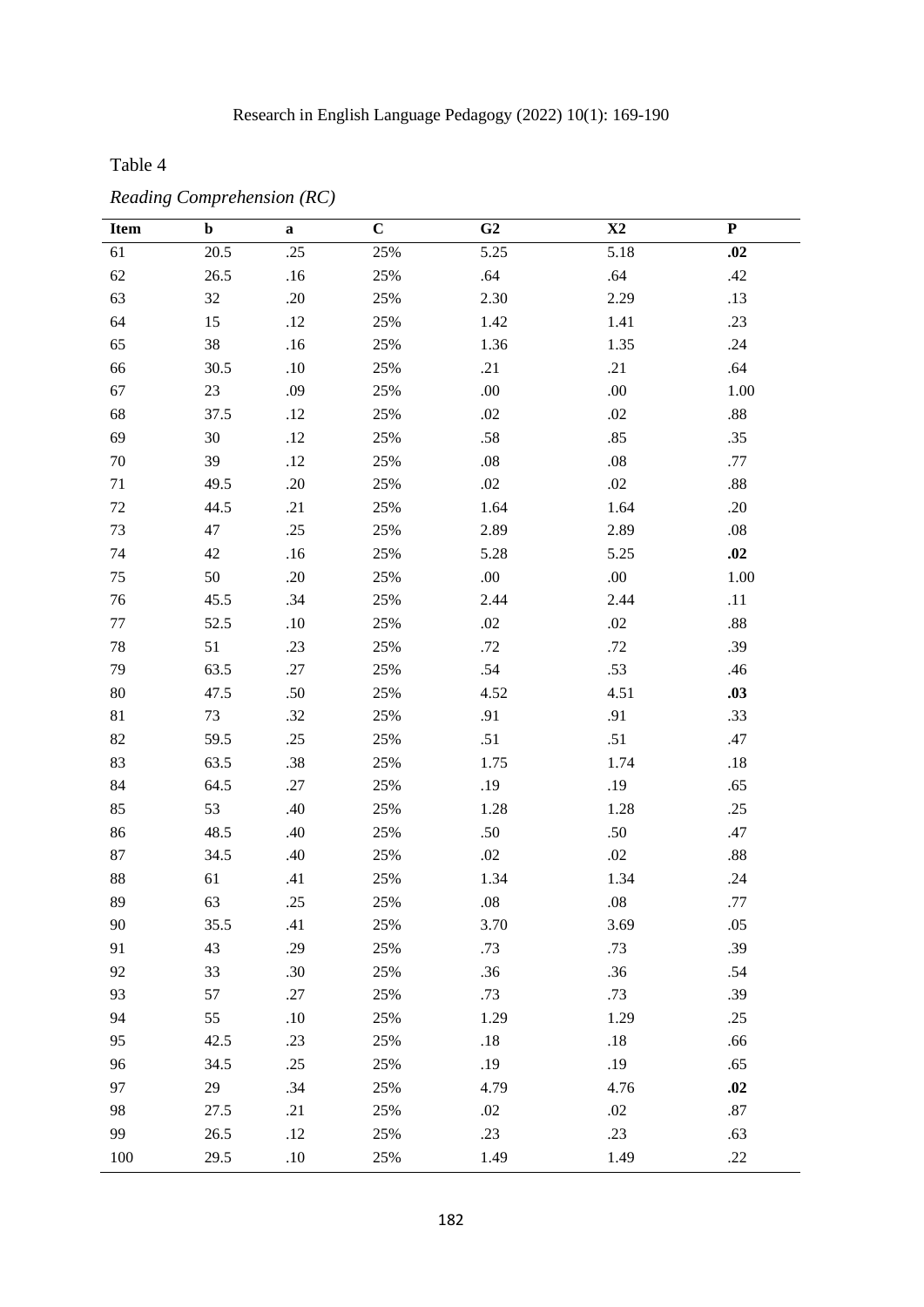#### **4.4. Comparing Two Groups Based on Descriptive Statistics**

To find out which group (Humanities vs. Sciences) performed better at the exam in each part and the whole test, the independent samples t-test for means comparison of two groups has been estimated. Table 5 depicts the descriptive statistics for the Comparison of two groups of test-takers in three skills. As Table 5 reveals, the mean score of Science testtakers in the LC section  $(M=9.36)$  is higher than the Humanities'  $(M=8.53)$ . Regarding SWE, as illustrated in Table 5, the mean score of Science test-takers (*M=13.89*) is higher than the Humanities'  $(M=11.69)$ . With reference to RC, as it is shown in Table 5, the mean score of Science test-takers (*M=18.44*) is higher than that of Humanities (*M=16.35*). As far as the Total test is concerned, as Table 5 shows, by considering the mean score of Science test takers and the standard deviation ( $M=41.72$ ,  $SD=10.10$ ) and comparing them with those of Humanities ( $M=36.57$ ,  $SD=11.48$ ), it turned out that Science test-takers outperformed the Humanities.

#### Table 5

*Descriptive Statistics for the Comparison of Two Groups (Humanities vs. Sciences) in Three Skills*

|             |                   | N   | Mean  | Std.             | <b>Std. Error</b> |
|-------------|-------------------|-----|-------|------------------|-------------------|
| Group       |                   |     |       | <b>Deviation</b> | <b>Mean</b>       |
| Total score | Humanities        | 100 | 36.57 | 11.48            | 1.14              |
|             | Sciences          | 100 | 41.72 | 10.10            | 1.01              |
| LC          | <b>Humanities</b> | 100 | 8.53  | 4.12             | 0.41              |
|             | Sciences          | 100 | 9.36  | 3.94             | 0.39              |
| <b>SWE</b>  | <b>Humanities</b> | 100 | 11.69 | 4.82             | 0.48              |
|             | Sciences          | 100 | 13.89 | 4.11             | 0.41              |
| RC          | <b>Humanities</b> | 100 | 16.35 | 5.29             | 0.52              |
|             | Sciences          | 100 | 18.44 | 5.29             | 0.52              |

As Table 6 reveals, the mean score difference of Science and Humanities test-takers in the LC is not significant at the 0.05 level. Regarding SWE, as illustrated in Table 6, the mean score difference of Science and Humanities test-takers is significant at the 0.05 level. With reference to RC, as it is shown in Table 6, the mean score difference of Science and Humanities test-takers is not significant at the 0.05 level. As far as the Total test is concerned, as Table 6 shows, by considering the mean score and the standard deviation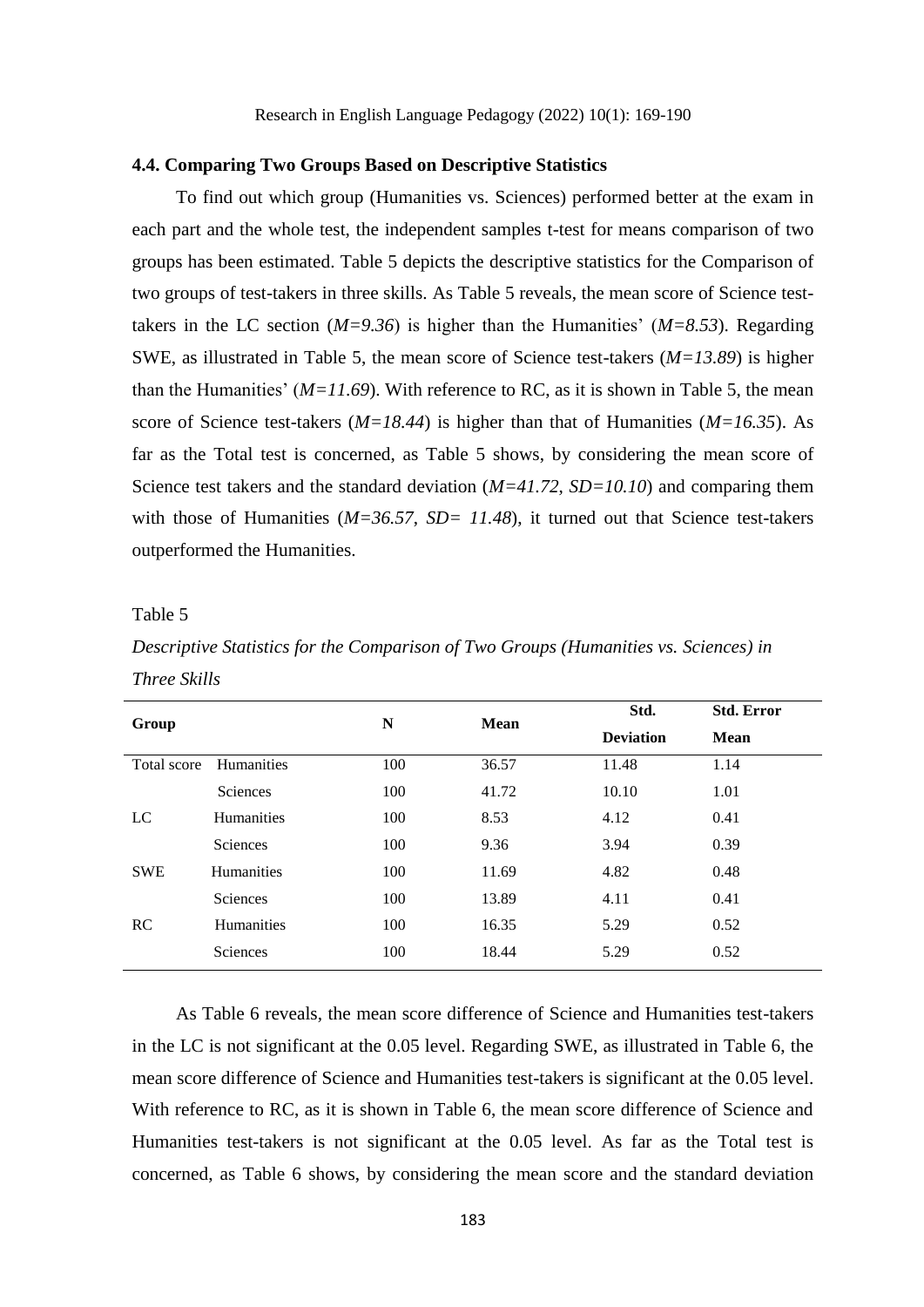differences of Science and Humanities test-takers, it can be inferred that the exam was statistically easier for Science test-takers at 0.05 level.

# Table 6

*Independent Sample t-Test for Comparing Two Groups (Humanities vs. Sciences) in Each Part of the Exam and the Whole Test*

|                         |                             | <b>Levene's Test For</b> |      | t-test for equality of means |        |              |  |
|-------------------------|-----------------------------|--------------------------|------|------------------------------|--------|--------------|--|
|                         |                             | equality of variances    |      |                              |        |              |  |
|                         |                             | F                        | Sig. | t                            | df     | Sig.         |  |
|                         |                             |                          |      |                              |        | $(2-tailed)$ |  |
| Total score             |                             | 0.238                    | 0.62 | $-3.36$                      | 198    | 0.00         |  |
| Equal variances assumed |                             |                          |      | $-3.36$                      | 194.85 | 0.00         |  |
|                         | Equal variances not-assumed |                          |      |                              |        |              |  |
| LC                      | Equal variances assumed     | 0.005                    | 0.94 | $-1.45$                      | 198    | 0.14         |  |
|                         | Equal variances not-assumed |                          |      | $-1.45$                      | 197.58 | 0.14         |  |
| <b>SWE</b>              | Equal variances assumed     | 2.399                    | 0.12 | $-3.47$                      | 198    | 0.00         |  |
|                         | Equal variances not-assumed |                          |      | $-3.47$                      | 193.18 | 0.00         |  |
| RC                      | Equal variances assumed     | 0.006                    | 0.93 | $-2.79$                      | 198    | 0.00         |  |
|                         | Equal variances not-assumed |                          |      | $-2.79$                      | 198.00 | 0.00         |  |

The mean scores for test takers' performance on the whole test have been illustrated in Figure 3.



*Figure 3.* Mean scores of two groups (Humanities vs. Sciences).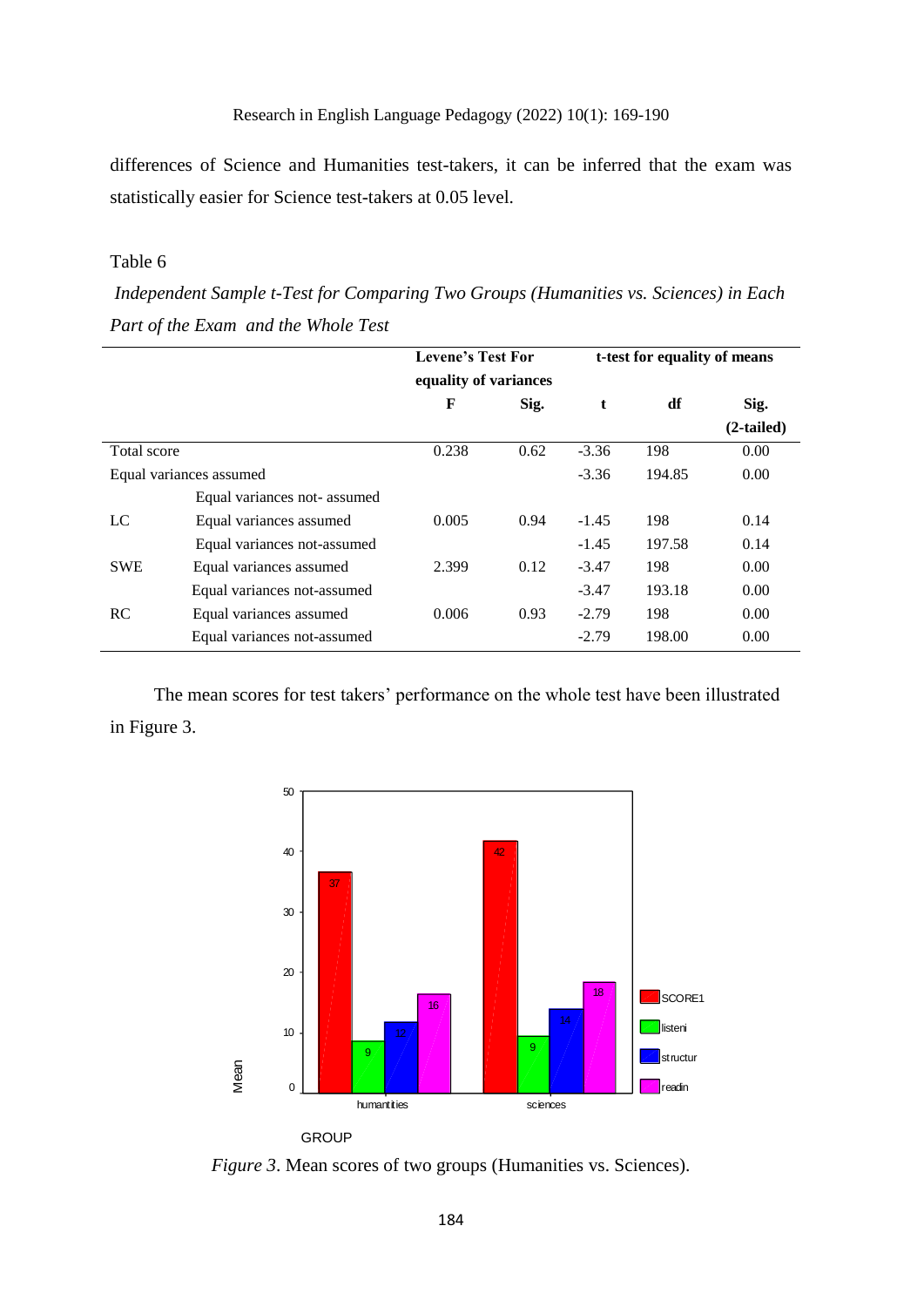Meanwhile, the raw score descriptive statistics and reliability estimates are also given in Table 7 for data sample ( $n = 200$ ) results on the MSRT (MCHE) total test as well as its three sections. As displayed in Table 7, the MSRT (MCHE) Test has been proved to be a quite reliable test. The reliability for MSRT (MCHE) test as well as LC, SWE and RC parts were .85, .68, .72, and .73 respectively.

#### Table 7

| <b>Skill</b> |                   | <b>Mean</b> | Std. D. | N   | $\bf{R}$ |
|--------------|-------------------|-------------|---------|-----|----------|
| LC           | <b>Humanities</b> | 8.53        | 4.12    | 100 |          |
|              | Sciences          | 9.36        | 3.94    | 100 | .68      |
| <b>SWE</b>   | <b>Humanities</b> | 11.69       | 4.82    | 100 |          |
|              | Sciences          | 13.89       | 4.11    | 100 | .72      |
| <b>RC</b>    | <b>Humanities</b> | 16.35       | 5.29    | 100 |          |
|              | Sciences          | 18.44       | 5.29    | 100 | .73      |
| Total        | Humanities        | 36.57       | 11.48   | 100 |          |
|              | Sciences          | 41.72       | 10.10   | 100 | .85      |

## *Reliability Estimate Analyses*

#### **5. Discussion**

Identifying and eliminating DIF items are important for test fairness and validity. It is crucial to guarantee that latent traits of all test-takers were determined accurately by items and test scores. Although MSRT (MCHE) test has been undergone rigorous changes and revisions since its development, both test-takers and test-developers still doubt whether the test is fair for all groups of individuals. To address such ambiguities, the present study applied the IRT 3PL model to MSRT (MCHE) proficiency exam to discern items flagging DIF. The criterion variables were LC, SWE, RC, and examinees' academic major. Findings showed that items in different sections might be related to some features of individuals and may thus create bias in evaluating their proficiency in LC, SWE, and RC sections. However such discrepancies were not that much great. This denoted that the difficulty level of items was not the same for two groups of examinees in different fields of study.

As already confirmed by [Zumbo \(2007\)](#page-21-0), these inconsistencies among examinees' performance may relate to some existing covariates. In this study, almost ten percent of the original 100 questions were eventually flagged as items displaying differential item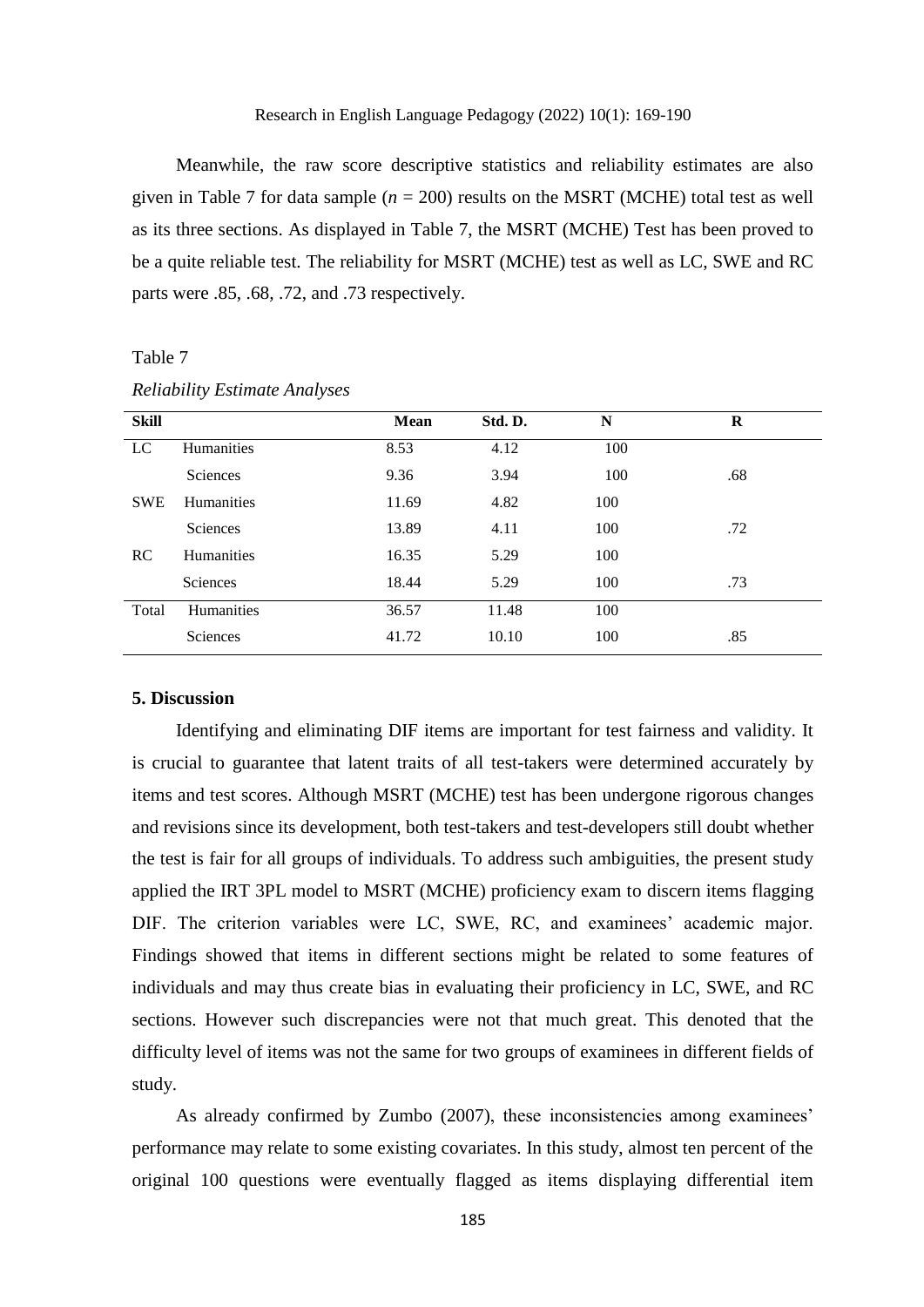functioning. They need to be discarded from the test's next administration. These findings contradict the general international findings proposed by [McBride \(1997\)](#page-20-11). He believes onethird of the original items need to be removed in any test. Meantime, the findings of this research are in line with earlier studies where grammar, vocabulary, and reading comprehension were found to cause variations among examinees' performance and likely caused DIF [\(Grabe, 2009;](#page-19-11) [Koda, 2005\)](#page-20-12).

The findings of the study are inconsistent with those of Salehi and Tayebi (2012). They carried out the gender DIF study in reading comprehension of the Korean National Entrance Exam for Colleges and Universities. The findings showed that none of the 35 items of the reading examinees regarding their gender. They concluded that the test was fair to all male and female test-takers. However, the outcomes are in line with Ahmadi and Jalili's (2014) study. They applied two DIF detection methods of LR and IRT across an Iranian reading comprehension test. They found that 17% of the items displayed DIF, suggesting that item types such as reference and vocabulary were better predictors of gender DIF (mostly favoring females) than test content. The findings are also consistent with Ahmadi and Darabi Bazvand's (2016) research. They investigated gender differential item functioning across the Ph.D. Entrance Exam of TEFL (PEET) in an Iranian context. Using both logistic regression (LR) and one-parameter item response theory (1-p IRT) models, they concluded that PEET suffered from DIF as they identified 12% (12 items) of the whole test flagging for DIF with equal numbers of items showing uniform (six items) and non-uniform DIF (six items).

[Tittle \(1982\)](#page-21-9) and [Clauser \(1990\)](#page-19-12) suggest such items might cause the subgroup to be less motivated on the exam. At the same time, there are other unknown/different sources that may cause DIF. Since DIF is usually examined when comparing various groups of students is concerned, a big DIF value shows the existence of another construct that may lead to the differences/distinctions among the test takers. In sum, it is strongly recommended that the test-developers apply DIF analysis as an important part of their programs and be assured of the quality and content of their tests prior to administration (Zandi, et al., 2014) to enhance the assessment procedures. Integrating statistical analysis with the researchers' expertise might help understand whether DIF flagged items are fair or not.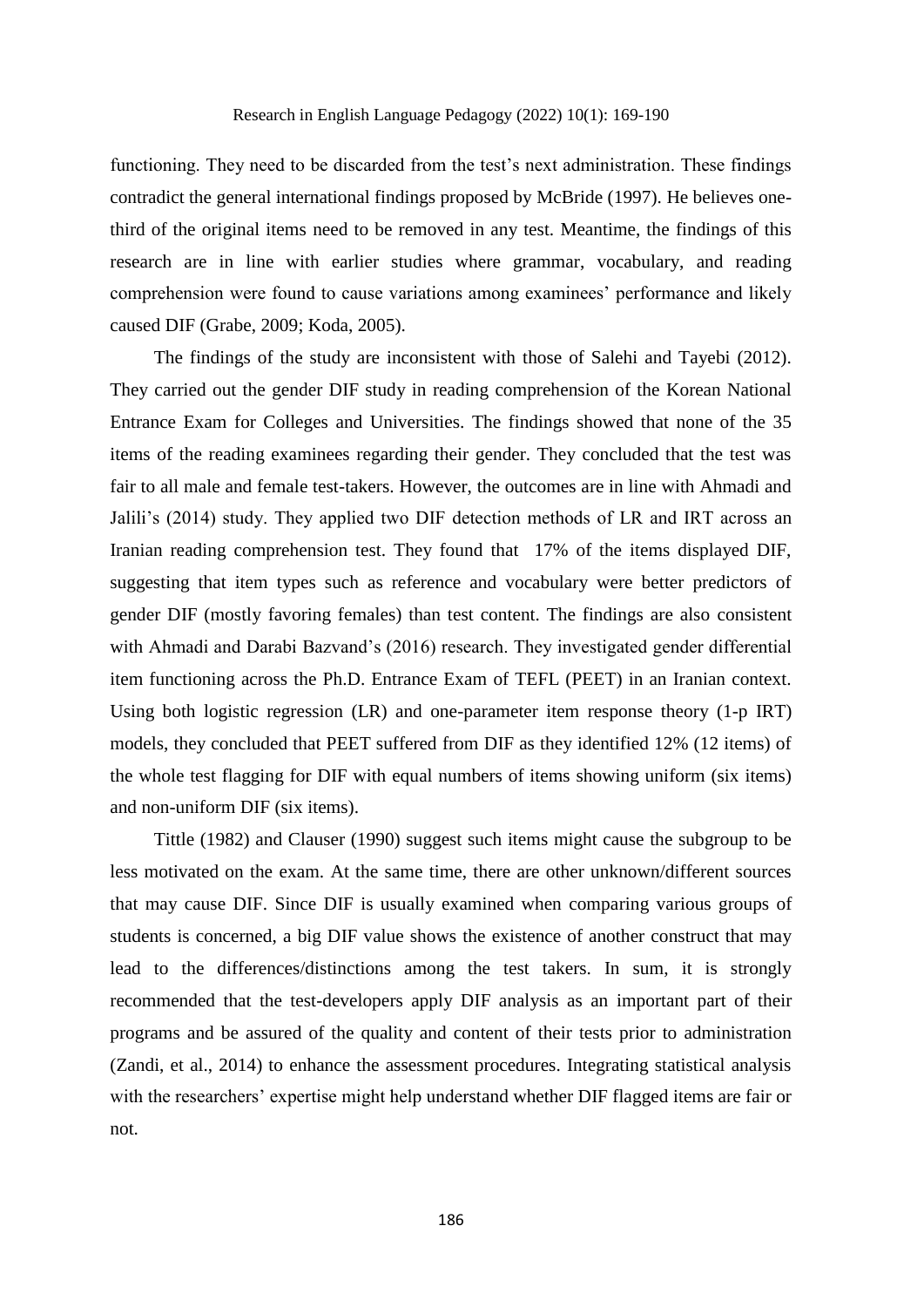#### **6. Conclusion**

With respect to the outcomes of this study, it can be inferred that once data was partitioned by variable under study, different permutations of variables emerged. In this study, thirteen out of a hundred items have been detected as items flagging DIF. As a general finding, those test-takers whose academic major was science outperformed the humanities students, especially in SWE and RC sections. SWE and RC play significant parts in any language proficiency test and are thus significant to devote further time and energy in a learning context to teach these parts more thoroughly. Learners should be aided to have a better appreciation of the significance and importance of these factors and do their best to improve in these areas. This study has some implications for MSRT (MCHE) test developers and those who take the test. The former is recommended either to carry out more studies to detect the items that may flag DIF or take care of the researchers' findings in this regard, and the latter can be assured the test scores are not favored against any particular type of examinees. Nevertheless, since gender is also a contributing factor, it is suggested to carry out a post hoc study to examine the effect of gender variable and identify the items that cause DIF due to that variable. Another point that is suggested for future studies is to consider how other variables including participants' background knowledge, test wise-ness, L1, culture, etc. would reveal more information about the items displaying DIF. The IRT model allows the researchers to gain access to a perceptible description of bias that is easy to understand and interpret. The findings of this study may help test developers to recognize sources of bias. It is essential to remind that test developers' ultimate interests may place in the type of decisions that are made according to test scores since test takers' circumstances depend upon such decisions in the future either partially or impartially. Recent methods in psychometric analysis are suggested to be developed and applied in further studies as new innovations might allow the researchers to carry out empirical investigations and may increase the precision of measurement.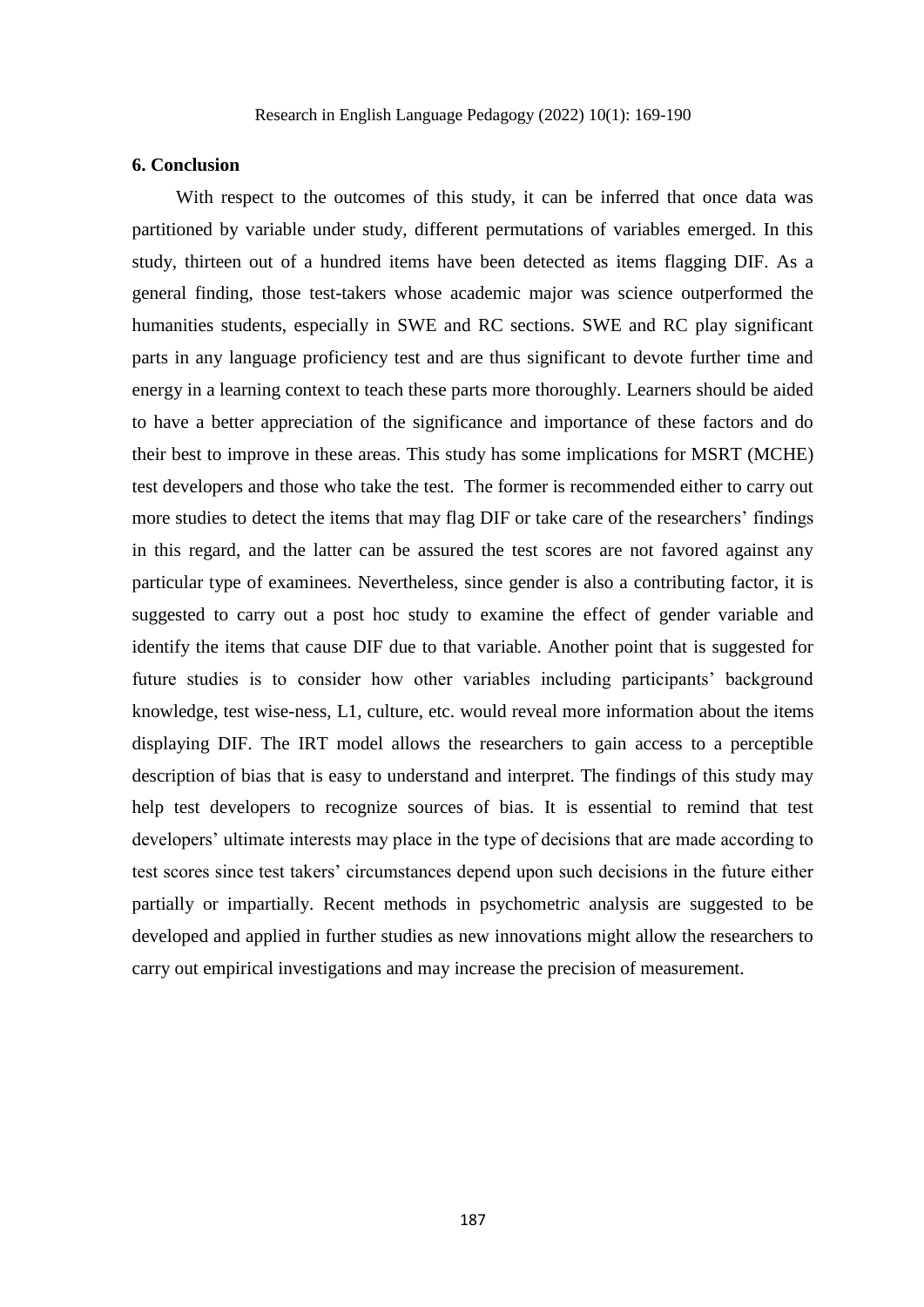Research in English Language Pedagogy (2022) 10(1): 169-190

#### **References**

- Ahmadi, A., & Darabi Bazvand, A. (2016). Gender differential item functioning on a national field-specific test: The case of PhD entrance exam of TEFL in Iran. *Iranian Journal of Language Teaching Research, 4*(1), 63-82.
- Ahmadi, A., & Jalili, T. (2014). A confirmatory study of Differential Item Functioning on EFL reading comprehension. *Applied Research on English Language, 3*(6), 55-68.
- <span id="page-19-5"></span>Angoff, W. H. (1993). *Perspectives on differential item functioning methodology*. Lawrence Erlbaum.
- <span id="page-19-6"></span>Aryadoust, V., & Zhang, L. (2015). Fitting the mixed Rasch model to a reading comprehension test: Exploring individual difference profiles in L2 reading. *Language Testing, 33*(4), 529-553. https://doi:10.1177/0265532215594640.
- <span id="page-19-2"></span>Baghaei, P. (2008). RASCH measurement. Transactions of the Rasch measurement SIG. *American Educational Research Association, 22*(1), 1145-1146.
- Baker, F. B. (1985). *The basics of item response theory*. Heinemann.
- <span id="page-19-9"></span>Carlton, S. T., & Harris, A.M. . (1992). Characteristics associated with differential item functioning on the scholastic aptitude test: Gender and majority /minority group comparisons. *ETS Research Report*, 92– 64.
- <span id="page-19-7"></span>Chen, Y.-F., & Jiao, H. (2014). Exploring the utility of background and cognitive variables in explaining latent differential item functioning: An example of the PISA 2009 reading assessment. *Educational Assessment, 19*, 77-96.
- <span id="page-19-4"></span>Chen, Z., & Henning, G. . (1985). Linguistic and cultural bias in language proficiency tests. *Language Testing, 2*, 155–163.
- <span id="page-19-12"></span>Clauser, B. E., & Mazor, K.M. . (1990). Using statistical procedures to identify differentially functioning test items. *Educational Measurement: Issues and Practice, 17*, 31–47.
- <span id="page-19-3"></span>De Beer, M. (2004). Use of differential item functioning (DIF) analysis for bias analysis in test construction. *SA Journal of Industrial Psychology, 30*(4), 52-58.
- <span id="page-19-0"></span>Ertuby, C., & Russel, R.J.H. . (1996). *Dealing with comparability problem of cross-cultural data.* Paper presented at the 26th International Congress of Psychology, Montreal.
- <span id="page-19-8"></span>Farrokhi, F., & Esfandiari, R. (2011). A many-facet Rasch model to detect halo effect in three types of raters. *Theory and Practice in Language Studies, 1*(11), 1531-1540.
- Federer, M. R., Nehm, R. H., & Pearl, D. K. (2016). Examining gender differences in written assessment tasks in biology: A case study of evolutionary explanations. *CBE Life Sciences Education, 15*(1), ar2 ar2. https://doi:10.1187/cbe.14-01-0018
- <span id="page-19-11"></span>Grabe, W. (2009). *Reading in a second language: Moving from theory to practice*. Cambridge University Press.
- <span id="page-19-1"></span>Hambleton, R. K. (1996). Guidelines for adapting educational and psychological tests. *European Journal of Psychological Assessment*.
- <span id="page-19-10"></span>Hambleton, R. K., Swaminathan, H., & Rogers, H.J. . (1991). *Fundamentals of item response theory*. Sage Publications.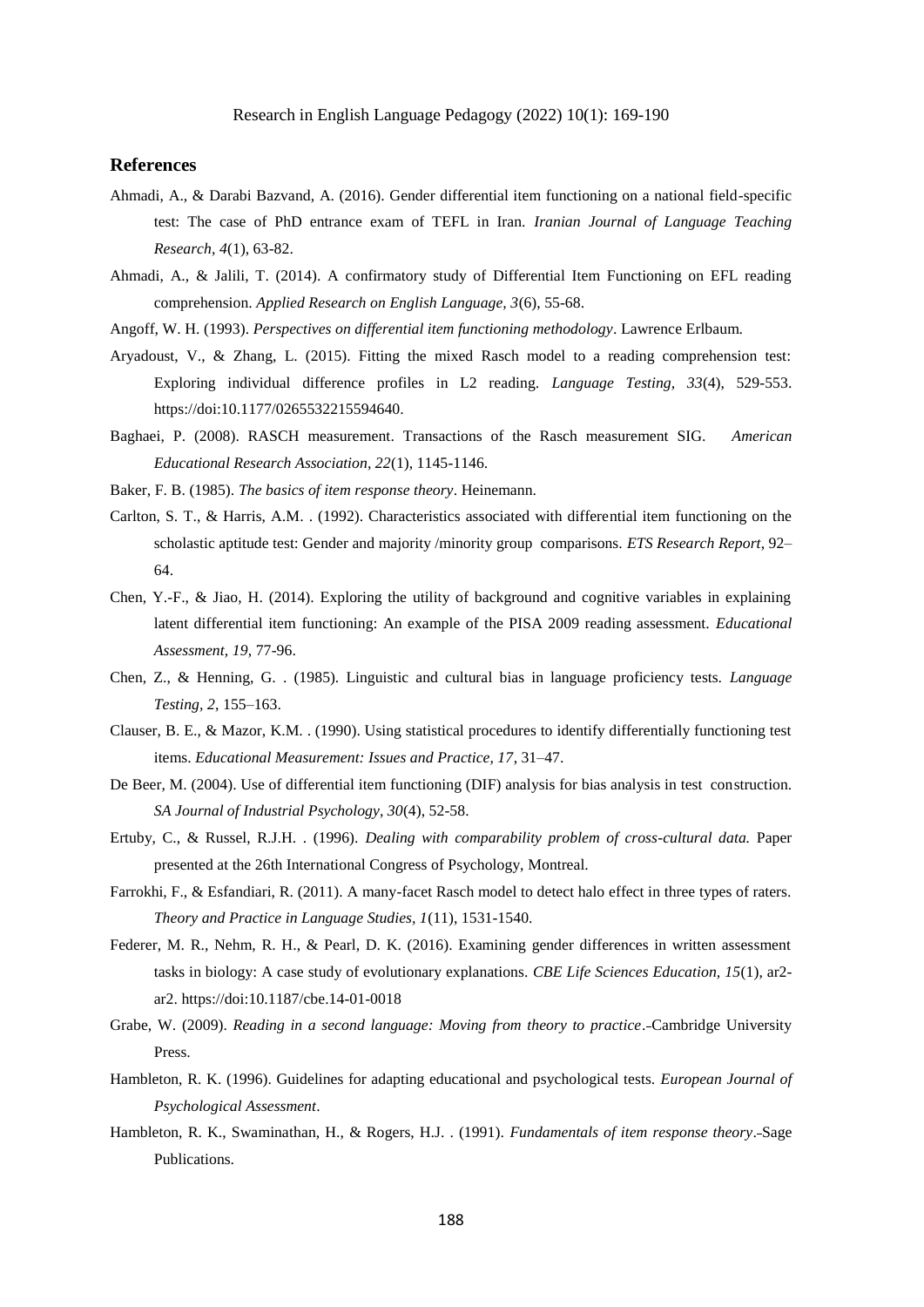- <span id="page-20-10"></span>Hatch, E. M., & Farhady, H. . (1982). *Research design and statistics for applied linguistics*. -Rahnama Publications.
- <span id="page-20-8"></span>Hong, S., & Min, S.-Y. (2007). Mixed Rasch modeling of the self-rating depression scale incorporating latent class and Rasch rating scale models. *Educational and Psychological Measurement - EDUC PSYCHOL MEAS, 67*, 280-299. doi:10.1177/0013164406292072.
- <span id="page-20-12"></span>Hope, D., Adamson, K., McManus, I.C. et al. (2018). Using differential item functioning to evaluate potential bias in a high stakes postgraduate knowledge based assessment. *BMC Medical Education, 18*(64), 1143-0.
- Karami, H. (2011). Detecting gender bias in a language proficiency test. *International Journal of Language Studies, 5*(2), 167-178.
- Koda, K. (2005). *Insights into second language reading: A cross-linguistic approach*. Cambridge University Press.
- <span id="page-20-7"></span>Koo, J., Becker, B. J., & Kim, Y. S. (2014). Examining differential item functioning trends for English language learners in a reading test: A meta-analytical approach. *Language Testing, 31*(1), 89-109.
- <span id="page-20-5"></span>Lawrence, I. M., & Curley, W.E. (1989). Differential item functioning for males and females on SAT verbal reading subscore items: follow-up study. *Educational Testing Service Research Report*, 89–22.
- <span id="page-20-4"></span>Lawrence, I. M., Curley, W. E., & McHale, F. J. (1988). *Differential item functioning for males and females on SAT verbal reading subscore items*. College Entrance Examination Board.
- <span id="page-20-3"></span>Li, Z., & Zumbo, B.D. (2009). Impact of differential item functioning on subsequent statistical conclusions based on observed test score data. *Psicologica, 30*(2), 343-370.
- Lord, F. M. (1980). *Applications of item response theory to practical testing problems*. Lawrence Erlbaum Assoc.
- <span id="page-20-2"></span>Mantel, N., & Haenszel, M.W. (1959). Statistical aspects of three analysis of data from retrospective studies of disease. *J Nat Cancer Inst., 22*, 719-748.
- <span id="page-20-11"></span>McBride, J. R. (1997). Technical perspective. *American Psychological Association*, 29-44.
- <span id="page-20-1"></span>Mousavi, A., & Krishnan, V. (2016). Measurement invariance of early development instrument (EDI) domain scores across gender and ESL status. *Alberta Journal of Educational Research, 62*(3), 288- 305.
- Oliveri, M.E., Lawless, R., Robin, F., & Bridgeman, B. (2018). An exploratory Analysis of differential item functioning and its possible sources in a higher education admissions context. *Applied Measurement in Education, 31*(1), 1-16.
- Osterlind, S. J. (1983). *Test item bias*. Sage.
- <span id="page-20-9"></span>Owen, K. (1992). *Test-item bias: Methods, findings and recommendations*. Human Sciences Research Council.
- <span id="page-20-0"></span>Owen, K. (1998). *The Role of psychological tests in education in South Africa [microform] : Issues, Controversies and Benefits / K. Owen*. Distributed by ERIC Clearinghouse.
- <span id="page-20-6"></span>Ownby, R. L., & Waldrop-Valverde, D. (2013). Differential item functioning related to age in the reading subtest of the test of functional health literacy in adults. *Journal of Aging Research, 2013*. https://doi:10.1155/2013/654589.